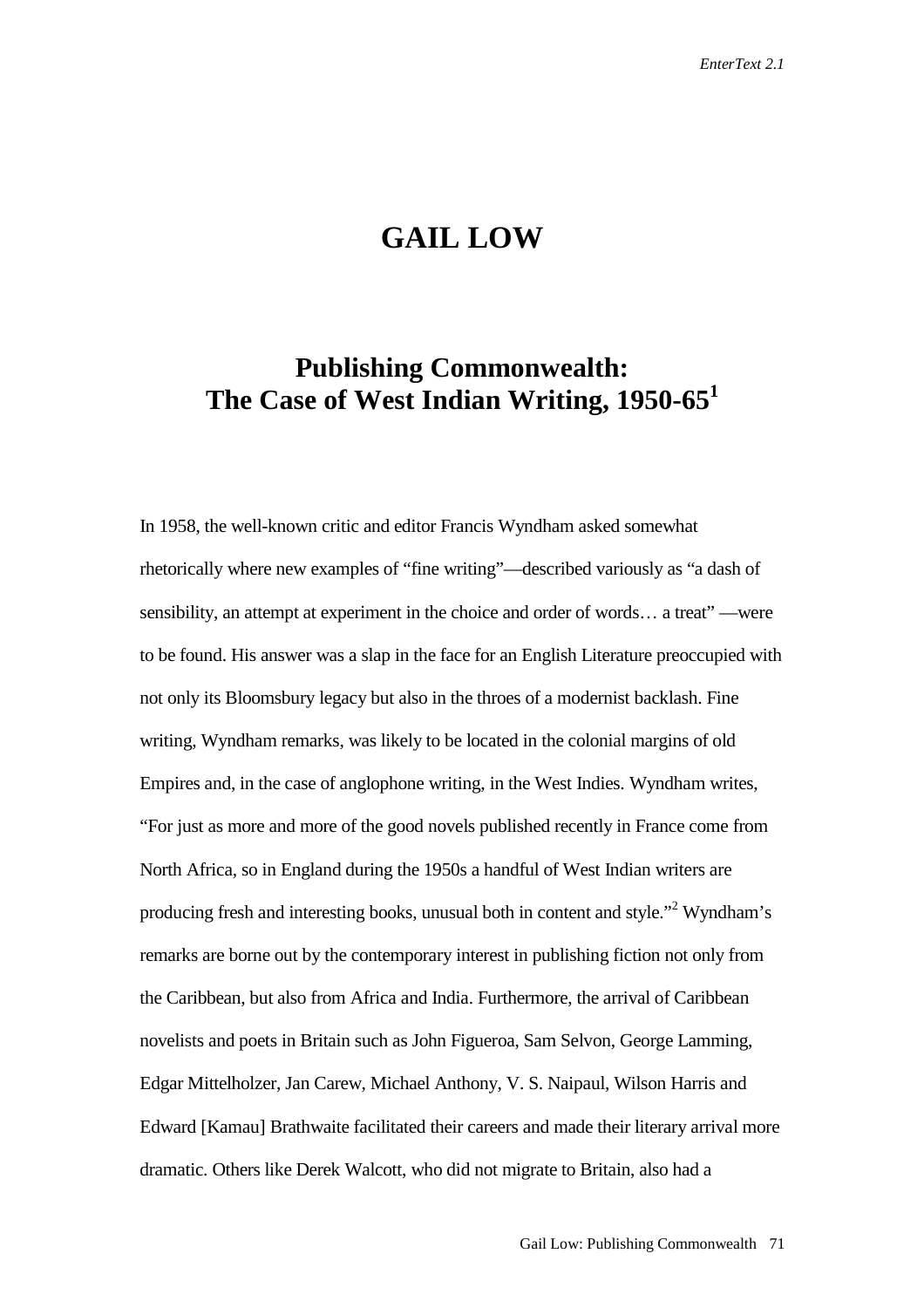significant impact on the metropolitan perception of Caribbean writing. By 1970, Ken Ramchand was to observe in his seminal survey of Caribbean anglophone prose writing that "most West Indian novels have been first published in the English capital, and nearly every West Indian novelist has established himself while living there." He concluded somewhat ruefully that London "was indisputably the West Indian literary capital."<sup>3</sup>

This essay is part of a larger project that aims at writing an institutional history of the rise of literatures in English in the UK, tracing the connections between publishing, cultural, educational and literary institutions and individuals who were instrumental in promoting new literatures in English in the early years, and also the moulding of those texts into what later became "Commonwealth Literature." Here, I shall focus on publishing history; the study of postwar publishing is especially important because it shows up clearly the global commercial and institutional networks that have been shaped by the colonial, neo-colonial and transnational axes of power, trade and communication in a postcolonial world. Yet what is also interesting about this period is the mixture of ideological, aesthetic and commercial interests that prompted the dissemination and promotion of writers identified with the term "Commonwealth." Until 1964, this is a term used more in the reception of these writers than in any publishing documentation. Such changes that did occur were gradual and tied to the emergence of Commonwealth Literature and Commonwealth Studies as areas of study in the higher educational and school curriculum. During the two postwar decades, there was no readily established academic "niche" market for these Commonwealth writers which publishers could sell to. Also, publishing first novels from unknown novelists was not, in the main, lucrative. But many publishing houses like Longmans and Heinemann with their vast educational markets were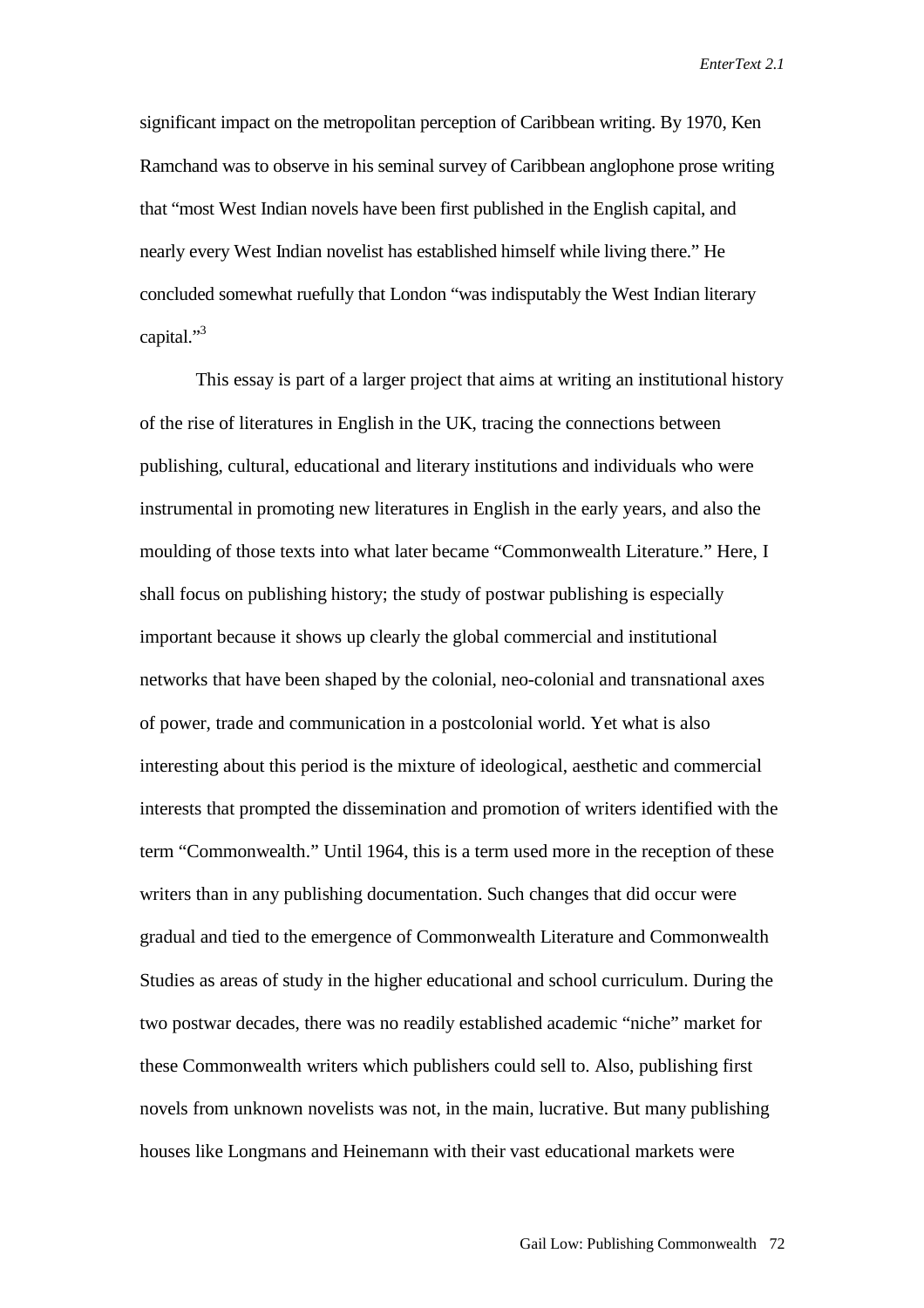publishing writing from the Commonwealth. To some extent one can understand why companies like Oxford University Press, Longmans and Heinemann, with significant English textbook markets in the newly independent colonies, chose to go down this path. Alan Hill's memoirs of the setting up of local independent branches of Heinemann Educational Books in Africa, Australia, New Zealand and the Caribbean, and the promotion of their high profile *African Writers Series*, shows how much motives of commerce and altruism were intertwined. Yet what is most striking about this period is the part small(ish) independent publishers like Faber, André Deutsch, Michael Joseph, Martin Secker, Peter Owen and Hutchinson played in the dissemination of writers from the "Commonwealth." A number of questions seem obvious at the outset. These include: why were publishing houses interested in manuscripts from the non-European world when literary books were destined primarily for a small home market? Can one say something about the types of book that publishers looked for and published or reviewers reviewed? Did they solicit manuscripts from specific parts of the newly independent ex-colonies? Did companies have certain ideological agendas? Were publishers predisposed towards certain types of writing? In particular, following Graham Huggan's recent interventions, how much were publishers governed by the "exoticism" of different cultures and literatures?<sup>4</sup> Furthermore, to speak simply of "publishers" and "publishing" homogenises a very varied field. Might it be more productive to draw distinctions between educational presses, generalist or literary publishers? Taking into account the functional specificity of houses may lead to very different reasons being put forward for their participation in any metropolitan publishing history. To take an obvious example, it may be more logical for educational presses to promote new literatures in English if such opportunistic participation gave them a commercial edge in a nationalistic textbook market that followed from political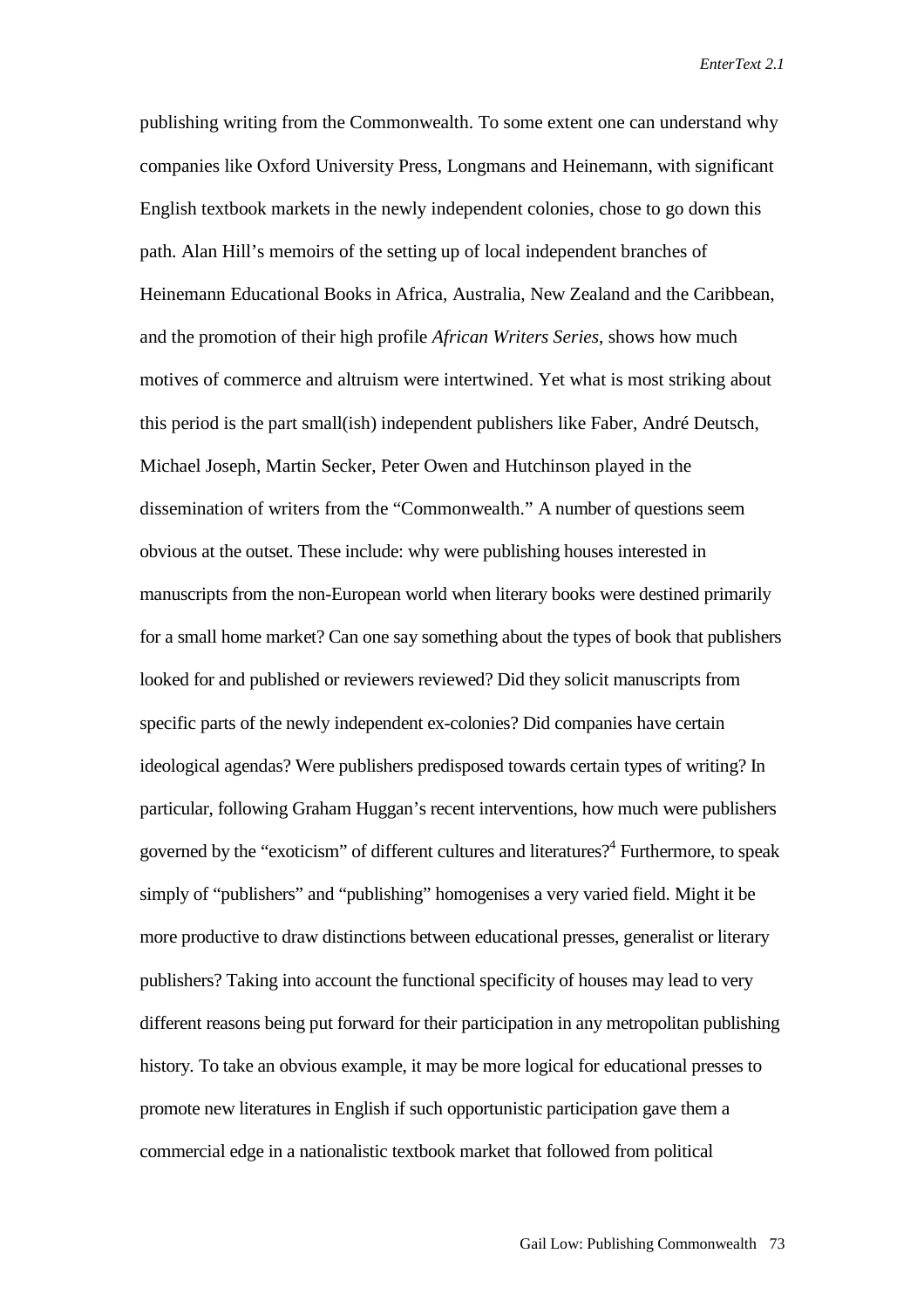independence. In contrast, generalist and literary publishers are oriented more towards a domestic market or a metropolitan internationalist one. Finally, because literature can never simply be "text" in the restricted sense of the word but is also "institution," made up of a network of social, cultural and discursive relationships, an investigation into the connections between the literary establishment, writers, publishers and their agents seems crucial.

Doing the archival work for such a literary and publishing history is fraught with difficulties; attempting the research systematically is almost impossible. Postwar material is extremely hard to access because some archives are still in the process of cataloguing these files. Some of the firms that were key players in this area of writing such as Allan Wingate, and MacGibbon and Kee folded in the late 60s and their publishing archives have not surfaced. Often, the documentation that would have answered some of the key questions is missing. Strategic gaps are sometimes the result of early archival policies that were biased more towards collecting material bearing the imprint of an author's signature than to information related to the publishing of books. This has of course changed in recent years and publishing archives are now valuable collectors' items. Yet what is contained in them sometimes—as in the case of André Deutsch—lacks substantive written exchanges between readers, editors and company directors as to the book's content or marketability. It may be that small independent companies were more informal in their approach to a paper bureaucracy than older firms like Faber, Heinemann or Cape. Readers' reports, which are crucial indicators of why a company might have chosen to publish a particular author, may not be kept in any systematic fashion. Also, they may be of a more informal nature than is reflected in the publishing world today, as my exchanges with Diana Athill and Francis Wyndham (André Deutsch) over the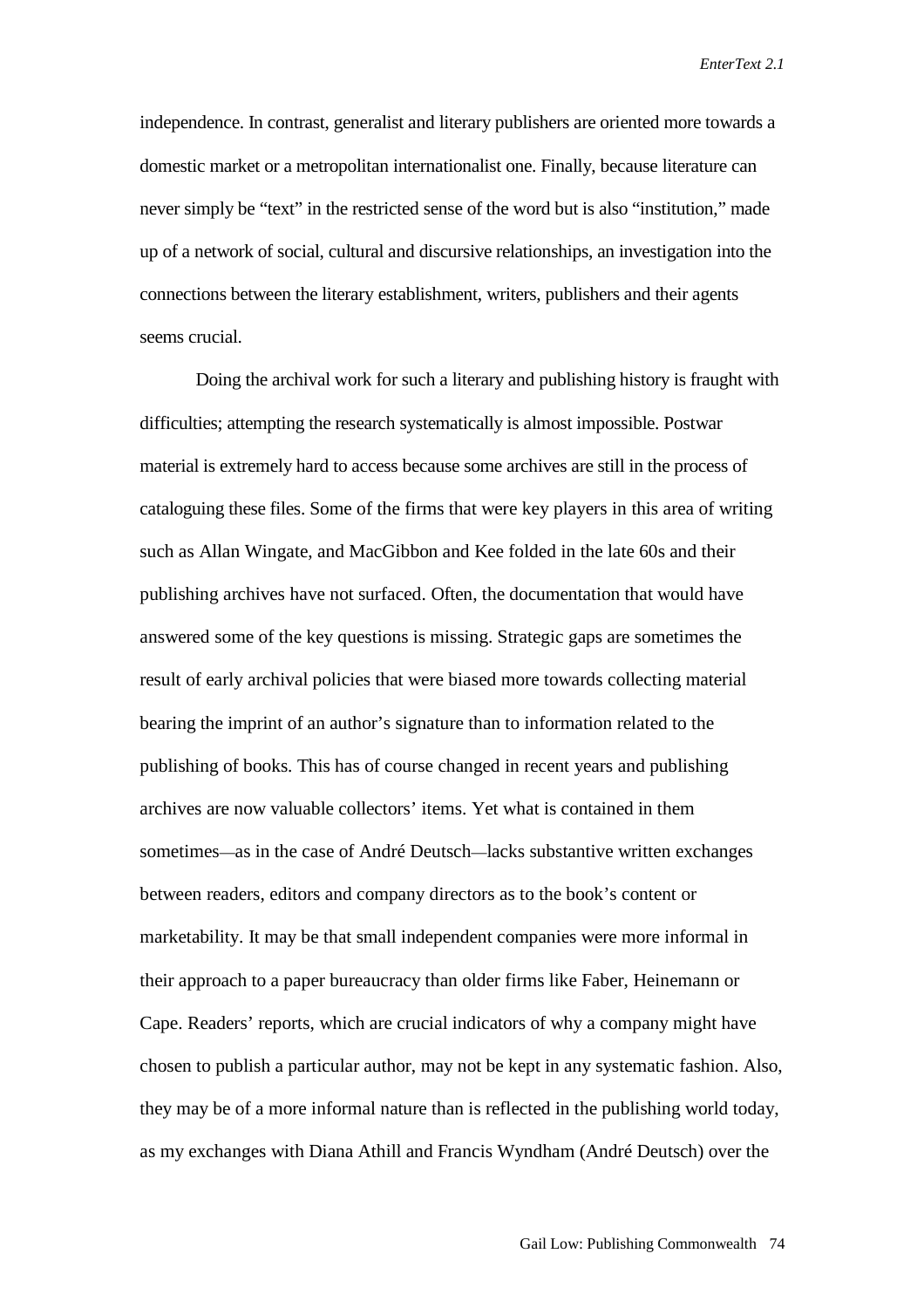issue of Naipaul's first novel would seem to suggest. Readers' reports may also be deemed irrelevant and thus be destroyed because the decision to publish the book had already been taken. They may also be dispensed with once the writer gains a literary reputation. A ruling about confidentiality may cover readers' reports. Archives like Oxford University Press's operate a time-release on authors' files on a par with copyright regulations, while Faber's is closed to public inquiry. Hence, at this stage, there are necessarily more questions than answers; yet this kind of materialist reconstruction is vital in explaining the tremendous changes in our conception of literary studies. My essay is offered as a partial history, essentially fragmentary and speculative, based in part on a more generalised appreciation of the literary culture, the contemporary reception of writers and some passing observations on the network of connections between key players in this area. I want to focus on Caribbean writers of the Windrush generation, and from there make more generalised observations about publishing writing from the Commonwealth.

It is worth starting with the obvious: the decades of the fifties and the sixties were marked by the anti-colonial movements, like the Mau Mau in Kenya, the nationalist uprising in Algeria, and the independence of countries like the Sudan, Ghana, Nigeria and various territories in the Caribbean. The Suez crisis of 1956 is notable for forcing Britain to confront its imperial status in the public imagination and the very real decline of its political power on the global stage. The impact of decolonisation on English in these two decades is certainly reflected in the work of Anthony Burgess, in plays such as Osborne's *The Entertainer* and John Arden's *Sergeant Musgrave's Dance,* and in Philip Larkin's verse. Here, Alan Sinfield's *Literature Politics and Culture in Postwar Britain,* Steven Connor's *The English Novel in History 1950-1995*, and Patricia Waugh's *Harvest of the Sixties* are all useful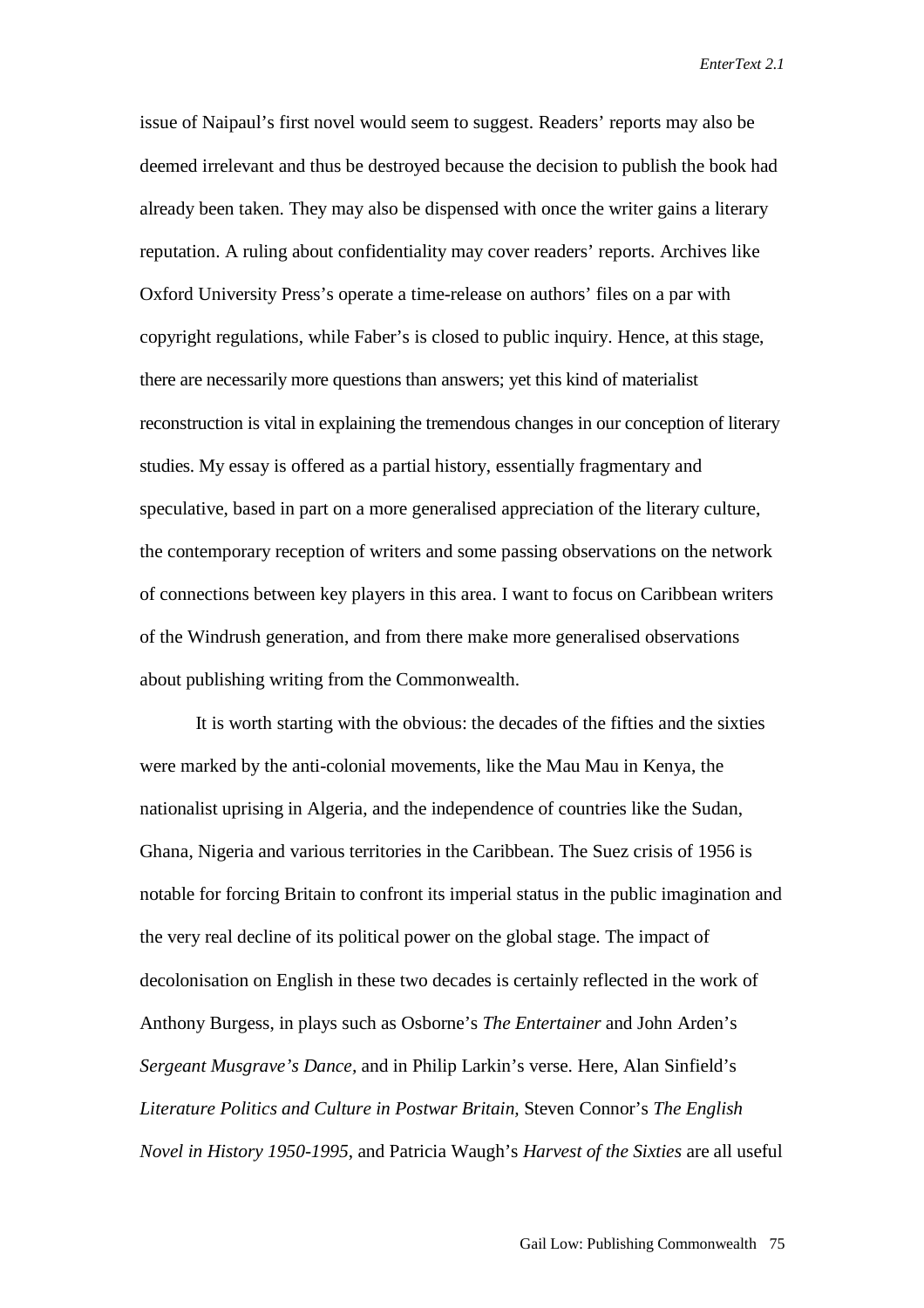for their broad survey of the impact of decolonisation on the (specifically) English literary imagination.5 John Sutherland's *Fiction and the Fiction Industry* characterises the period between 1946 and 1972 as a postwar boom of "steady, self-sustained expansion, supported by relatively stable prices and a smoothly functioning sales and distribution system."<sup>6</sup> The turnover in book trade multiplied near a hundred times even as the average prices of the novel increased by a small amount. There was much interest in the development of new anglophone export markets outside Europe and America. Such concern was reflected in *The Bookseller* throughout the two post-war decades in articles, letters and commentaries addressing the problems of book distribution and book selling abroad, and a heightened awareness of American competition in this area.<sup>7</sup> While domestic debates such as the net book agreement made the headlines, information on book exhibitions and the British Council's work abroad and coverage of the cheap book scheme<sup>8</sup> and world-wide tours by the publishing establishment such as Geoffrey Faber and Alan Hill were also carried as staple news items. There was certainly a steady expansion outward. After 1945, the major publishing companies began to open overseas branches or representatives, some of which began to act not as mere sales outlets but also indigenous sources of publishing. This is particularly true for companies that had an educational arm; new nations formed out of old colonies were seen to be a potential new market for books, particularly academic textbooks. HEB, Longmans and OUP were among the most important educational companies in that period.

Yet while export figures rose, the home market was still crucial to the survival of publishers and sales of books. In this home market, library sales constituted the primary buyer of fiction, particularly new fiction. Libraries provided the safety net by which publishers could take literary risks; Hutchinson's New Authors series, for example, is a case in point. New Authors Ltd. was formed in 1957 as part of its parent company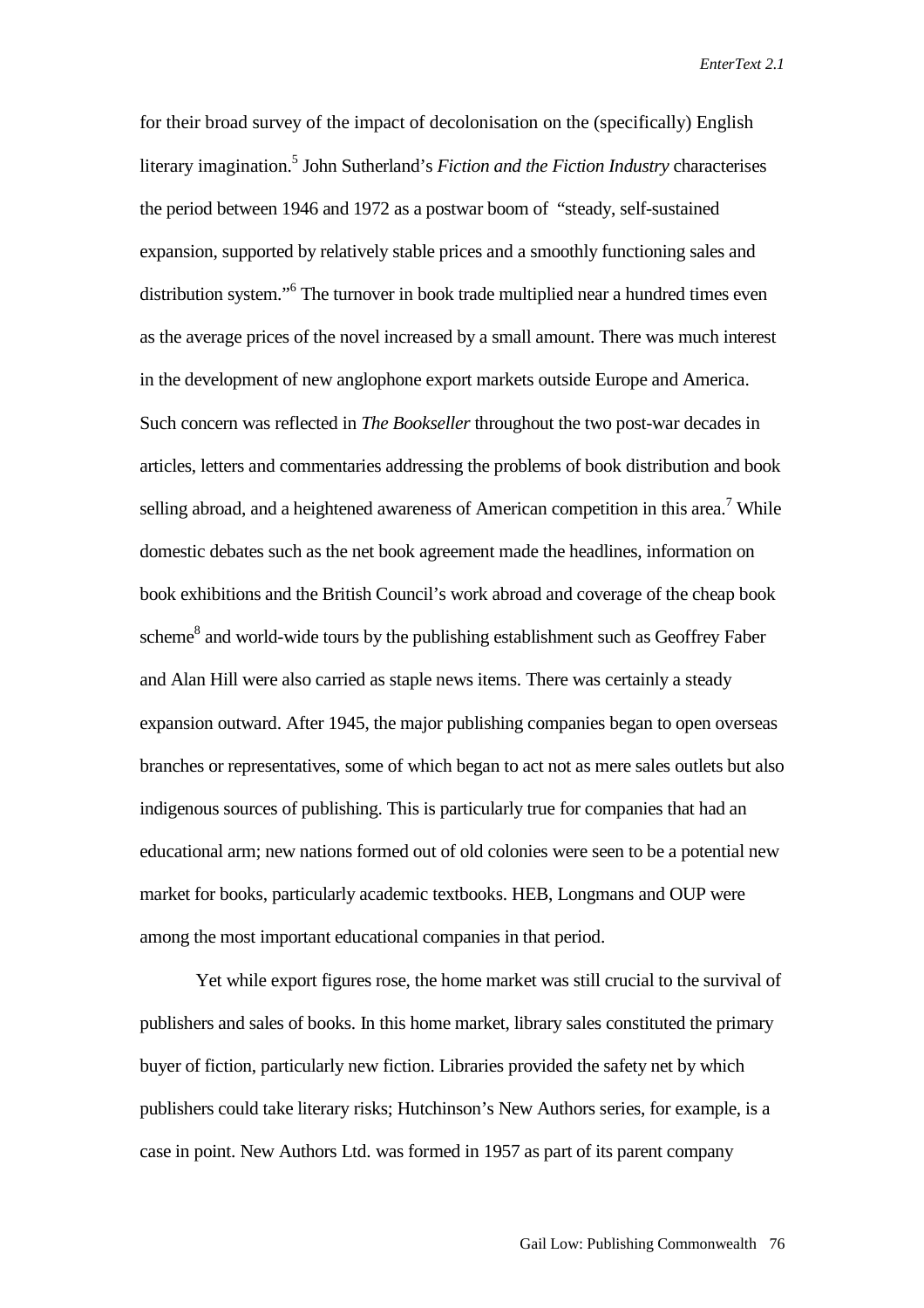Hutchinson's attempt to promote first books of "writers who are members of the British Commonwealth." They published both Andrew Salkey's and Orlando Patterson's first novels. New Authors acted as what Sutherland has termed a fiction "nursery" and undertook to publish *only* first novels on "the basis of profit-sharing" by all authors in its portfolio. Michael Dempsey's retrospective account of the scheme in 1969 shows an underlying pattern of sales where libraries constituted the overwhelming bulk of the series' buyers.<sup>9</sup> Diana Athill's written reply to my query about why Andre Deutsch published writers like V. S. Naipaul, Michael Anthony and Wole Soyinka confirms that the economic viability of new fiction was due in large measure to well-funded public libraries and the relatively stable postwar publishing climate. She writes, "in the 50s and 60s we reckoned we needed to sell 3,000 copies of a book in order to break even" and that during this time, public libraries were a "publisher's most important customer… for fiction."<sup>10</sup>

The literary marketplace was not simply insular and inward looking. Diana Athill's recent memoirs of the period, *stet*, attest to the general mood of idealism and commerce that characterised the impact of decolonisation on the publishing world. Athill remarks that a certain liberal guilt at Britain's imperial past, combined with a curiosity and interest about other countries, made the publishing, academic and literary establishment favourable to writers from newly independent nations. She records, "for a time during the fifties and early sixties it was probably easier for a black writer to get his book accepted by a London publisher, and kindly reviewed thereafter, than it was for a young white person."11 Special numbers and supplements in literary magazines focused on writing from abroad in general, and from the Commonwealth in particular, attesting to the curiosity about what was emerging from these places. The *Times Literary Supplement,* for example, ran a special issue in the autumn of 1952 on new writing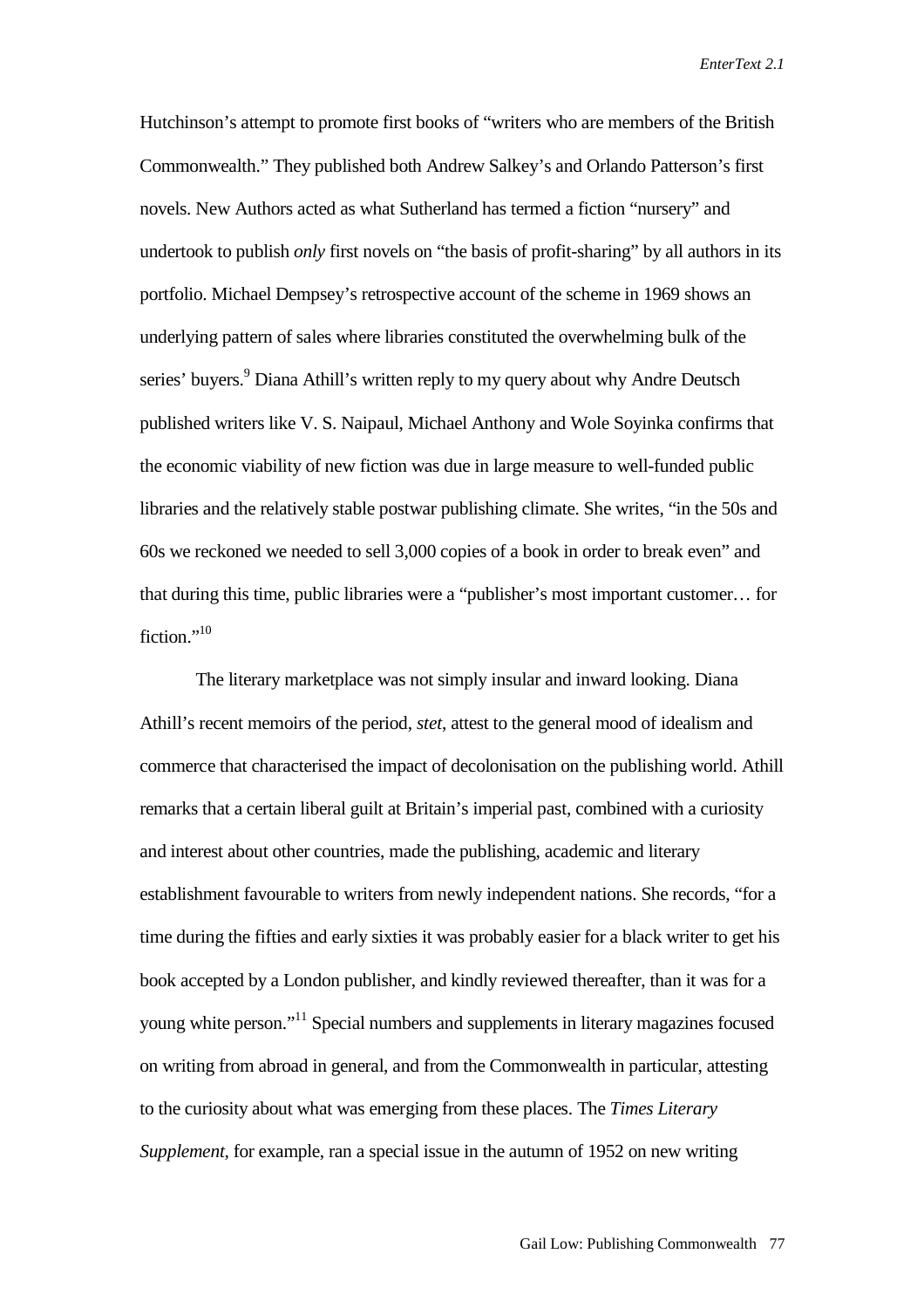entitled "Fresh minds at work: Reflections on the Practice of Letters among the younger generation at home and overseas." In the month of August 1955, the magazine had a forty-eight-page supplement entitled "Writing Abroad: Being An Appreciation of the Literature published in many countries of Both Hemispheres." In August 1962 there was another substantive collection of essays on literature entitled "A Language in Common" (10 August 1962), investigating the "widespread use of English as a common language." In 1965, the year of the Commonwealth Arts Festival in Britain, there was a rush of specific issues on Commonwealth writing including the *New Statesman* (29 January), *English* (Autumn) and the *London Magazine* (September). The latter did not of course need special issues on Commonwealth writers, for writers from these parts already formed an integral part of the magazine's literary output.

Yet if there was curiosity and interest in what was emerging from ex-colonies, such patronage was also tempered by an anxious reinstatement of the importance of English Literature in a new literary pecking order. A neo-colonial empire of literature was drawn with Britain not only as its origin but also as its spiritual centre. This is evident in the way new literatures in English were discoursed upon in the fifties: these writings were new because they were as yet underdeveloped. For example, in a special 1952 issue on young postwar writers at home and abroad in the *TLS*, Alan Pryce-Jones's opposition—the New World versus the Old World—is not always to the advantage of the new, for literary vitality lay precisely "in those parts of the world which have *finally* grown up in the last half-century [emphasis added]."12 Colonial tropes utilised in Pryce's essay are also brought into play in other reviews of the time. Francis Wyndham, in his review of Selvon's *Ways of Sunlight*, rewrites English Literature as the "Condition of England:"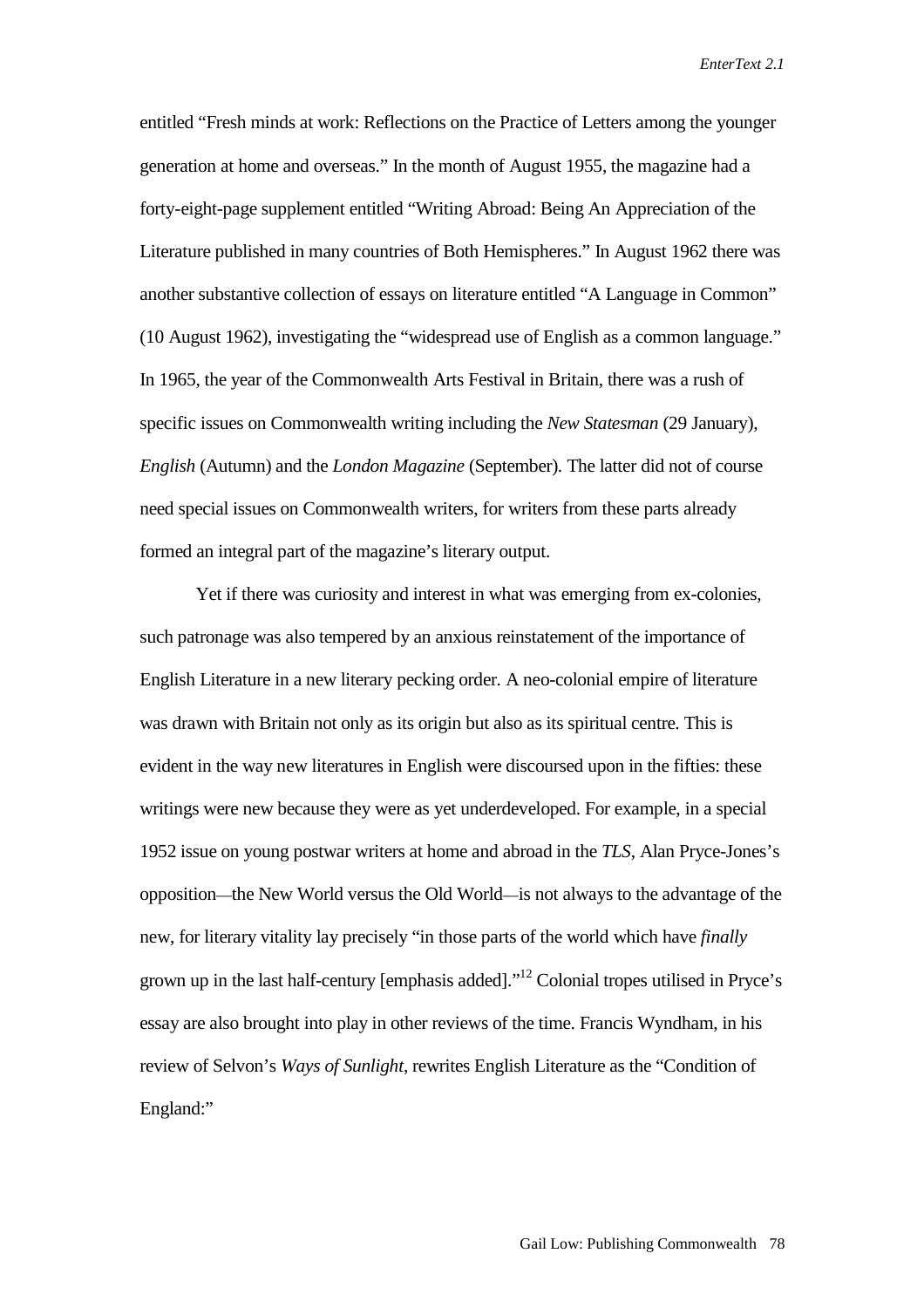Can something be made of the fact that many of the most interesting postwar French books are by North Africans, while in the English Literary scene of the Fifties West Indian writers play an increasingly prominent part? Something, perhaps, about the colonial vigour providing a necessary stimulus to decadent metropolitan culture?<sup>13</sup>

This representation of the relation between English Literature and her others, a relation wherein the latter enriches the former by providing new bloodlines for an exhausted and tired culture, underpins much of the critical writing of the fifties and sixties. It becomes a characteristic way of discoursing about new writing that, on the one hand, recognises literary innovation, and on the other, disavows any departure from colonial beginnings. In this narrative, all developments must return to—and strengthen—the *parent* literary culture. The insistence is on the centrality of English, seen in the tropic emphasis on English Literature's origin, its parent or root status; it becomes a way of containing centrifugal forces in anglophone writing. To take another example, Arthur Calder Marshall's well intentioned, if somewhat patronising, remarks draw the reader's attention to the rise of the West Indian writer in Britain. In the *Times Literary Supplement* of 1952, he acknowledges that a new generation of Caribbean writers would soon be able "to compete in the British market on their own merits and not [simply] as Caribbean curiosities." These Windrush writers "may well bring to English literature fresh and vital qualities." But if, as Calder Marshall writes, "perhaps in 10, certainly in 20 years from now, West Indian and African literature in the English language should be an accepted part of our Commonwealth cultural scene," it would be only as part of "our" commonwealth of English Literature. Hence there is little irony in his pronouncements that London is "the publishing centre for the novelist from Kingston, Jamaica, as surely as for the novelist from Kingston-on-Thames."<sup>14</sup> The transnational and neo-colonial material networks that make London central lie unquestioned because the governing paradigm of the social mission of English still underpinned much thinking. Hence, in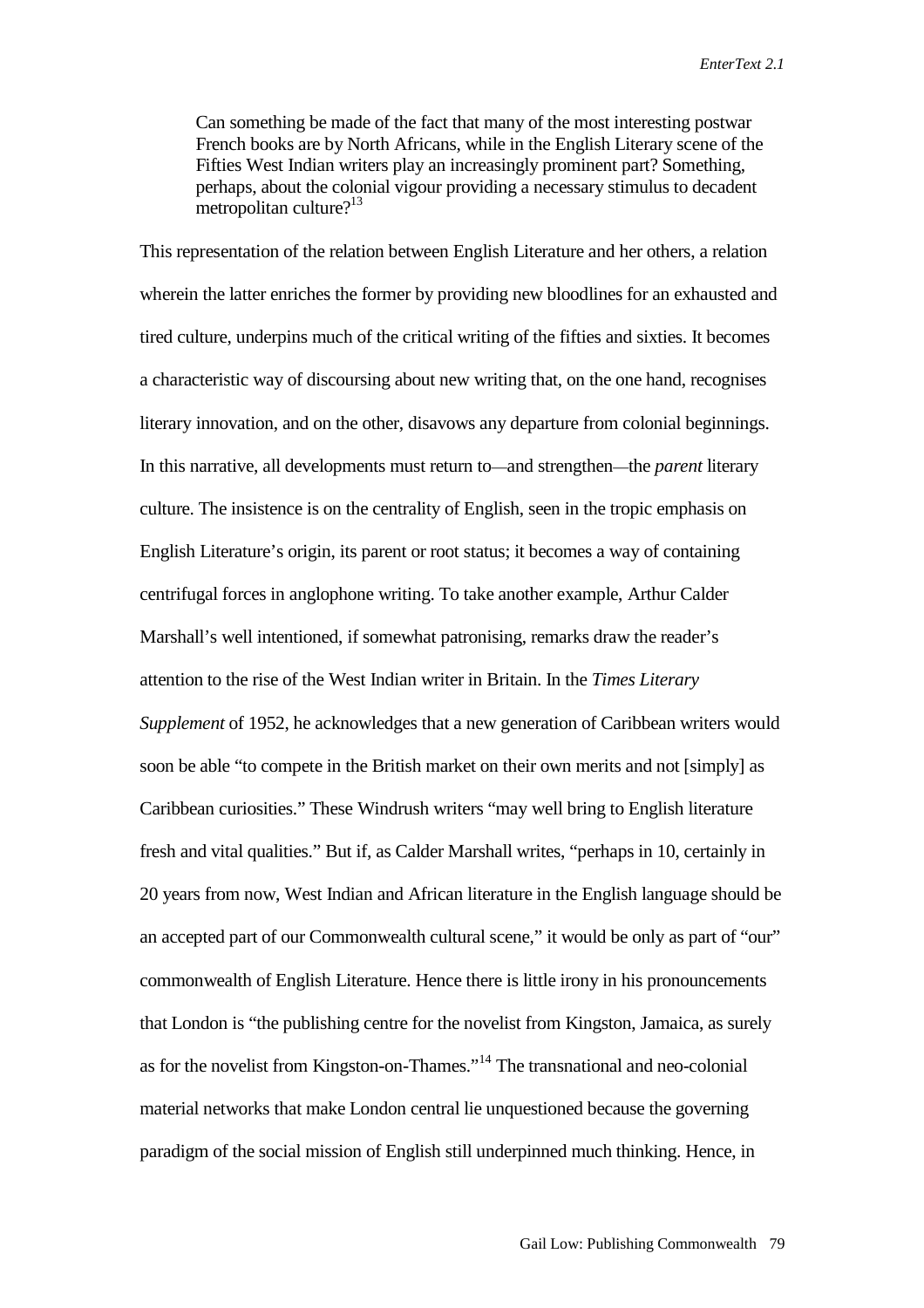another special number of the *TLS* in 1962 on the use and spread of the English language, a columnist follows up his praise of the cheap book scheme with the sterling role played by British publishers as missionaries to the new literatures abroad. The columnist remarks,

As has been suggested elsewhere in this article, too little is known in Britain about the steady, unobtrusive and ably directed build up of British publishing in Africa and Asia throughout our generation….Yet it is undertaken by some of the ablest men in the publishing trade, who are motivated as much by idealism as by the search for profit. Outstanding are two houses—the Oxford University Press and Longmans to whom this country is greatly indebted for their part in the world-wide extension of British cultural influence during the past 250 years, particularly during the period since  $1945$ <sup>15</sup>

It comes as no surprise that praise is also heaped on the British Council for their work in promoting English culture and books abroad; if such activities are necessary in order that Britain is not sidelined in the new world order, all the better.

At this juncture, I want to narrow my focus to look specifically at West Indian writing in the United Kingdom and to address it in three ways.<sup>16</sup> First, I want to sketch something of the network of connections based in London that was crucial to the emergence of West Indian Literature. Secondly, I would like to discuss the reception of West Indian writing and lastly, turn my attention to publishers involved in issuing these works. The worlds of literary editors, publishers, reviewers and publishers' readers were intimately linked and any account of publishing history must take into account their mutual imbrications. This is particularly true for the London scene.<sup>17</sup> London, with its network of cultural and social connections formed through the BBC radio broadcast, *Caribbean Voices*, the West Indian Students' Centre, the Caribbean Artists' Movement and *The London Magazine,* held a special place for Caribbean writers in the fifties and sixties. The contribution of the BBC *Caribbean Voices* programmes in helping to establish the circle of Caribbean writers in the fifties cannot be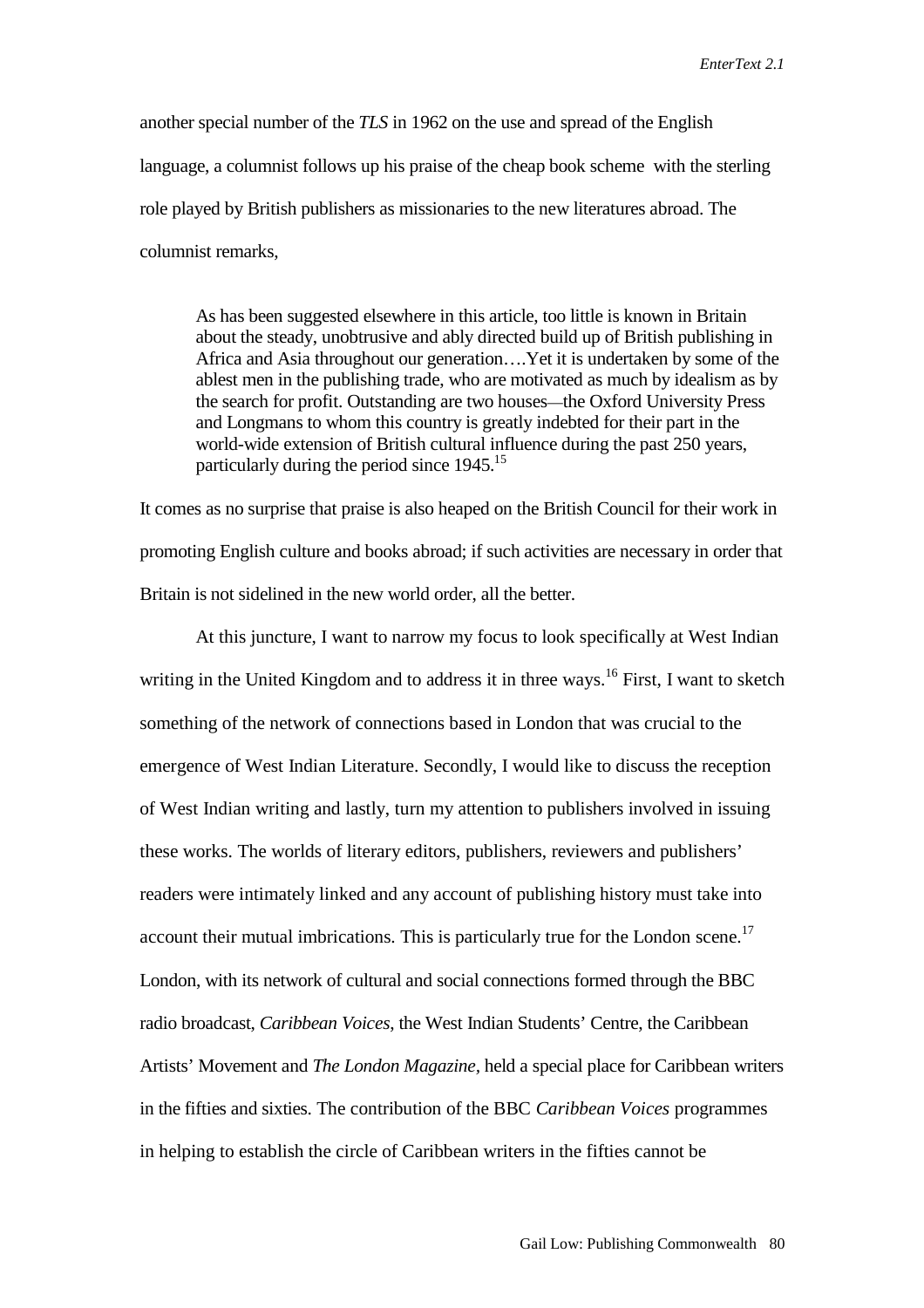overestimated, for *Caribbean Voices* played a formative role not only in the shaping of social and cultural connections which young Caribbean writers could access, but also became one of the most important publishers for fledgling authors. It helped to sustain and support the few outlets for publishing that existed in Barbados, Trinidad, Guyana and Jamaica. *Caribbean Voices* was started by the Jamaican poet and broadcaster, Una Marson. It was modelled in part on *Voice*, a BBC poetry magazine whose aim was to encourage a greater audience for the work of young, relatively unknown writers. Marson's knowledge of her audience in the West Indies, derived from her previous work on another wartime programme, was useful. Her fifteenminute broadcasts used published material from the Caribbean. When Henry Swanzy took over in 1946, he looked for original and unpublished material. The series became especially important for the development of regional creative writing. *Caribbean Voices* was a transnational institution in the modern sense of the word because (predominantly) original material was collected and collated by the BBC agent in Trinidad, Mrs Gladys Lindo, and edited and selected for broadcast in London. Under the editorship of Henry Swanzy and later V. S. Naipaul, the BBC paid writers, initiated reviews and literary criticism of Caribbean writing, and employed resident West Indians to read work in its London studios. Published writing also came from literary magazines like *Bim* which, in turn, printed work read over the airwaves. The editor of *Bim,* Frank Collymore, became a close friend of Swanzy as their exchange of letters attests.<sup>18</sup> This tied the literary world of the Caribbean to that of London. *Caribbean Voices* not only canvassed, paid for and broadcast new material, but also generated contacts and interest among writers in the region and in so doing contributed to the nurturing of a literary culture in the islands. As Phillip Nanton has argued, the programme was crucial to the shaping of Caribbean literature precisely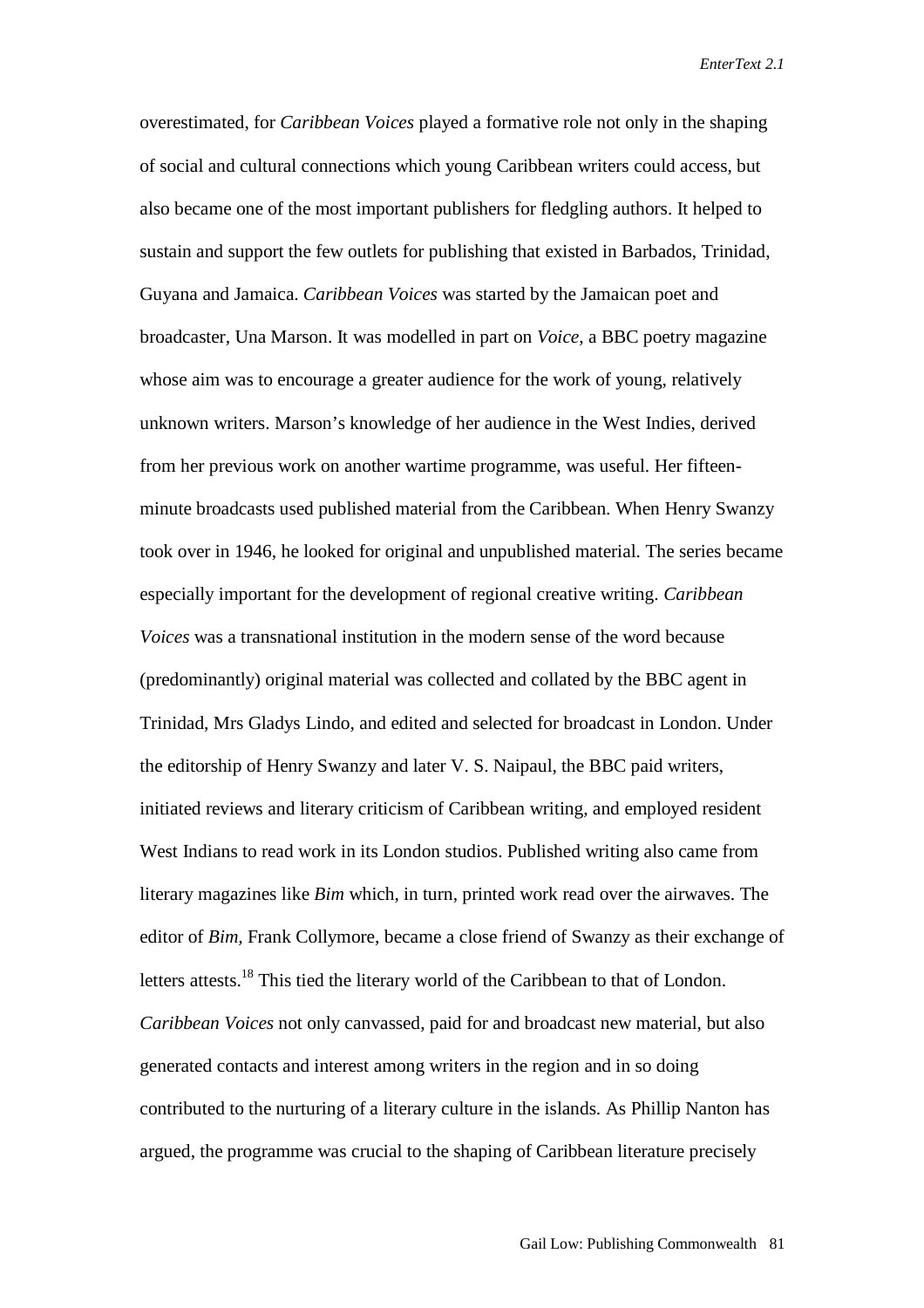because it functioned like a publishing house.19 Cedric Lindo remarked in a PEN lecture, that *Caribbean Voices* represented the most significant and "the most profitable writing outlet for young writers:" "those interested in West Indian Literature…will have noticed the exodus of many of our best young writers to England and the fact that one of the first ports of call is Mr Swanzy's office at 200 Oxford Street is proof of this fact."<sup>20</sup>

Equally significant, Swanzy, during his editorship, acted as mentor to the circle of diasporic writers he took under his wing. His bringing together of such an informal circle of writers was vital to the nurturing of the migrant community of Caribbean artists in Britain. Letters from Collymore to Swanzy bore information about writers and sought help in getting them work. Writers like Selvon wrote to Swanzy not only about literary matters but about the job situation in the UK prior to his arrival in London. Other writers turned up at the BBC offices bearing letters of introduction from Gladys Lindo. Occasionally, when Swanzy liked the work submitted to his radio programme, he would try and interest London-based publishers in the manuscript. Collymore also wrote to Swanzy with regard to getting writers into print including, of course, a very young Derek Walcott. Swanzy, in turn, took some pains to write to promising new writers and sometimes produced extended critiques of their early work. Acting as an informal literary mentor, he was friendly and obliging; he found work for some new arrivals as readers on the BBC programme, advised writers on whom to approach, and often sent their work to various magazines, publishers and agents. Occasionally, the contact established between critics and new writers gave some young writers a much-deserved boost to their publishing careers. George Lamming, for example, met Calder Marshall through *Caribbean Voices* and sought his advice about getting published. Enthusiastic about the three or four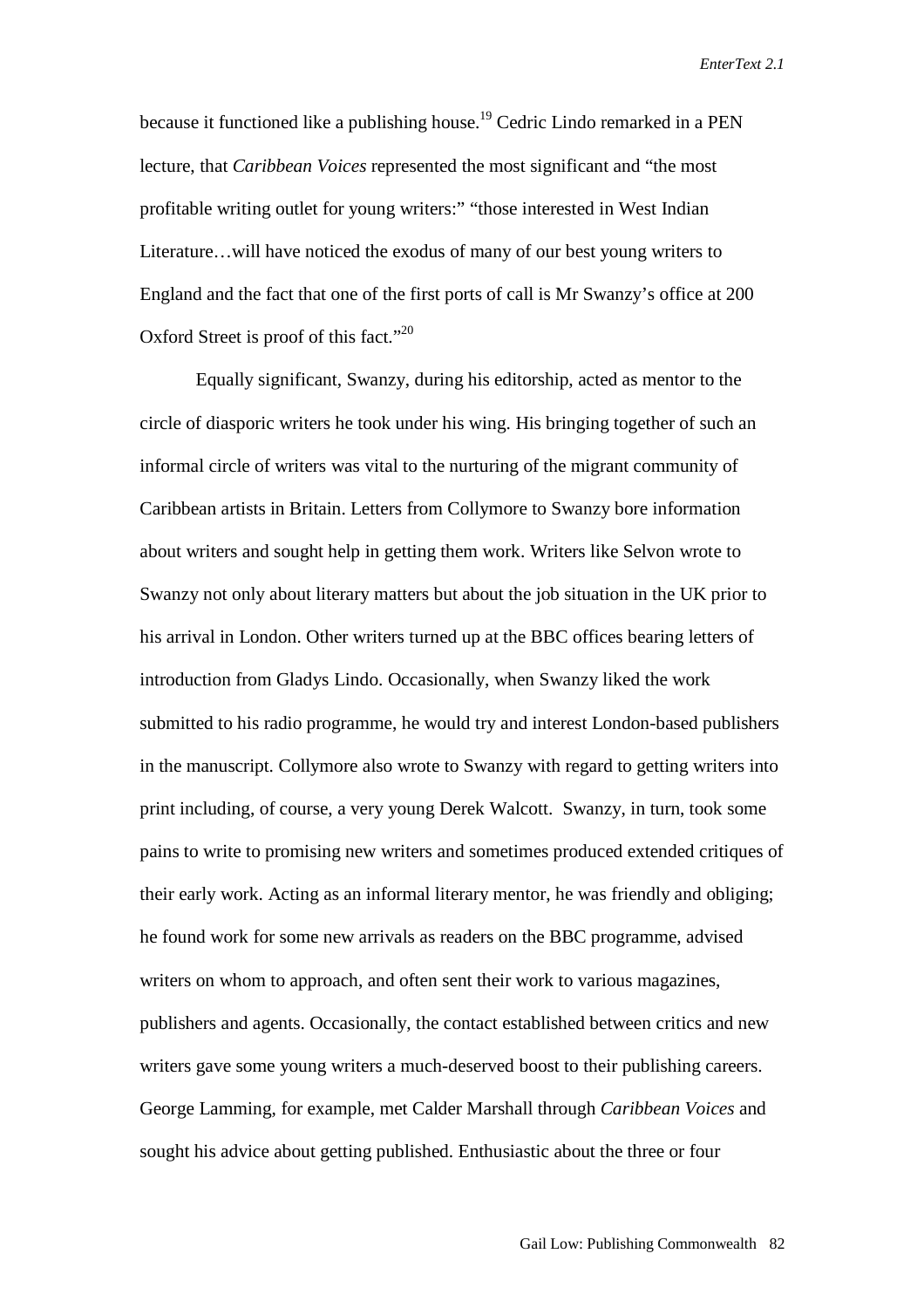chapters of *In the Castle of My Skin* that he read, Calder Marshall advised Lamming to send them to Michael Joseph, as one of the small independent literary houses that would be receptive to such work. Walter Allen read and liked the manuscript and, almost immediately, Lamming had a contract from Michael Joseph.<sup>21</sup> Collymore, bowled over by the precocity of a nineteen-year-old Walcott, sent some of his poems to Swanzy. Swanzy wrote to Walcott for a copy of his new self-published book and soon after that Roy Fuller was given the task of reviewing young Derek Walcott's publication. It was Fuller and Alan Ross who brought Walcott's poetry to the attention of the poetry editor at Jonathan Cape.

In a slightly later period, Andrew Salkey was to be the kind of literary mentor that Swanzy had proved to be earlier. Salkey was instrumental in setting up the initial contact between Deutsch and Naipaul. As editor of the Faber collection of Caribbean short-stories, he was also instrumental in recommending Wilson Harris's first novel, *Palace of the Peacock,* for publication even after the initial rejections by Faber's readers. In an interview with Anne Walmsley, Salkey describes himself as an informal facilitator: "I love the introducer role. It's easy: you get on the phone, or you write a letter, or you grab someone at a party and you say, 'By the way, you know so and so?'" The hive of friendships and contacts that were centred in Salkey's Bayswater residence is matched by John La Rose and Sarah White's north London house. La Rose, who set up New Beacon Books and together with Sarah White ran the New Beacon Bookshop, is another towering figure at the centre of a network of intellectual and artistic exchanges. These two, together with the poet and scholar, Edward [Kamau] Brathwaite, founded the Caribbean Artists Movement (CAM). CAM was formed in 1966 by critics, writers and artists. In the early years, it provided a Londonbased forum for debates on the nature of a Caribbean aesthetic, the role of the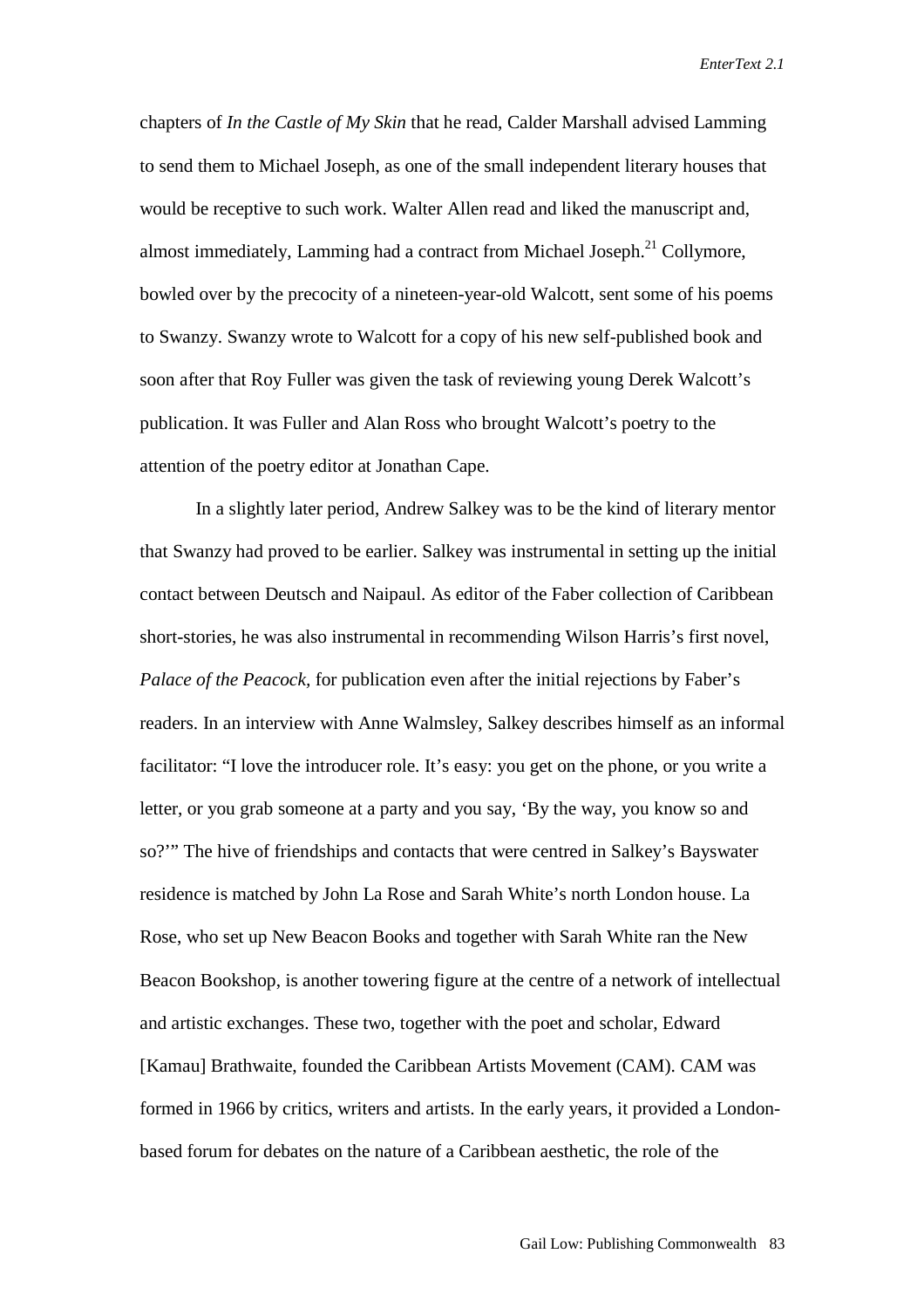intellectual, problems of writing and publishing, and debates about the oral and literary traditions in Caribbean writing. CAM, again, was a transnational organisation connecting London and particularly Kingston, Port of Spain and Georgetown. CAM's members comprised not only writers, artists and critics who were concerned with the independent territories of the Caribbean, but also student activists concerned with a more assertive grassroots politics that were actively influenced by the Civil Rights and Black Power movements in the United States. Much of the energy and exuberance of the world of exiled and migrant West Indian artists is captured by Anne Walmsley's groundbreaking study, *The Caribbean Artists Movement 1966-1972*. CAM, Walmsley asserts, fostered the development of a shared Caribbean aesthetics across different artistic mediums and bridged "the transformation of Britain's West Indian community from one of exiles and immigrants to black British."<sup>22</sup>

Outside the West Indian community, there were others who contributed to rendering West Indian literature as a high profile cluster of writers. Key names appear as regular reviewers of West Indian writing. These include Arthur Calder Marshall (who also broadcast programmes on Caribbean literature for the BBC), Alan Ross (who was editor and publisher), and Francis Wyndham (who wrote readers' reports on Naipaul, "discovered" Jean Rhys for André Deutsch, and became a free-lance reader and reviewer for various publishers and literary journals). Some like Roy Fuller, James Burns Singer, Dan Jones, Anthony Rhodes and Anthony Cronin specialised in reviewing "new" novels and poetry, as the *Times Literary Supplement* describes them. What emerges even at this early stage of the research is a list of intellectuals, writers, journalists and publishers who were not only willing to promote individual writers but also to defend a body of work identified as "West Indian." Significantly, some also worked as readers for various publishing firms.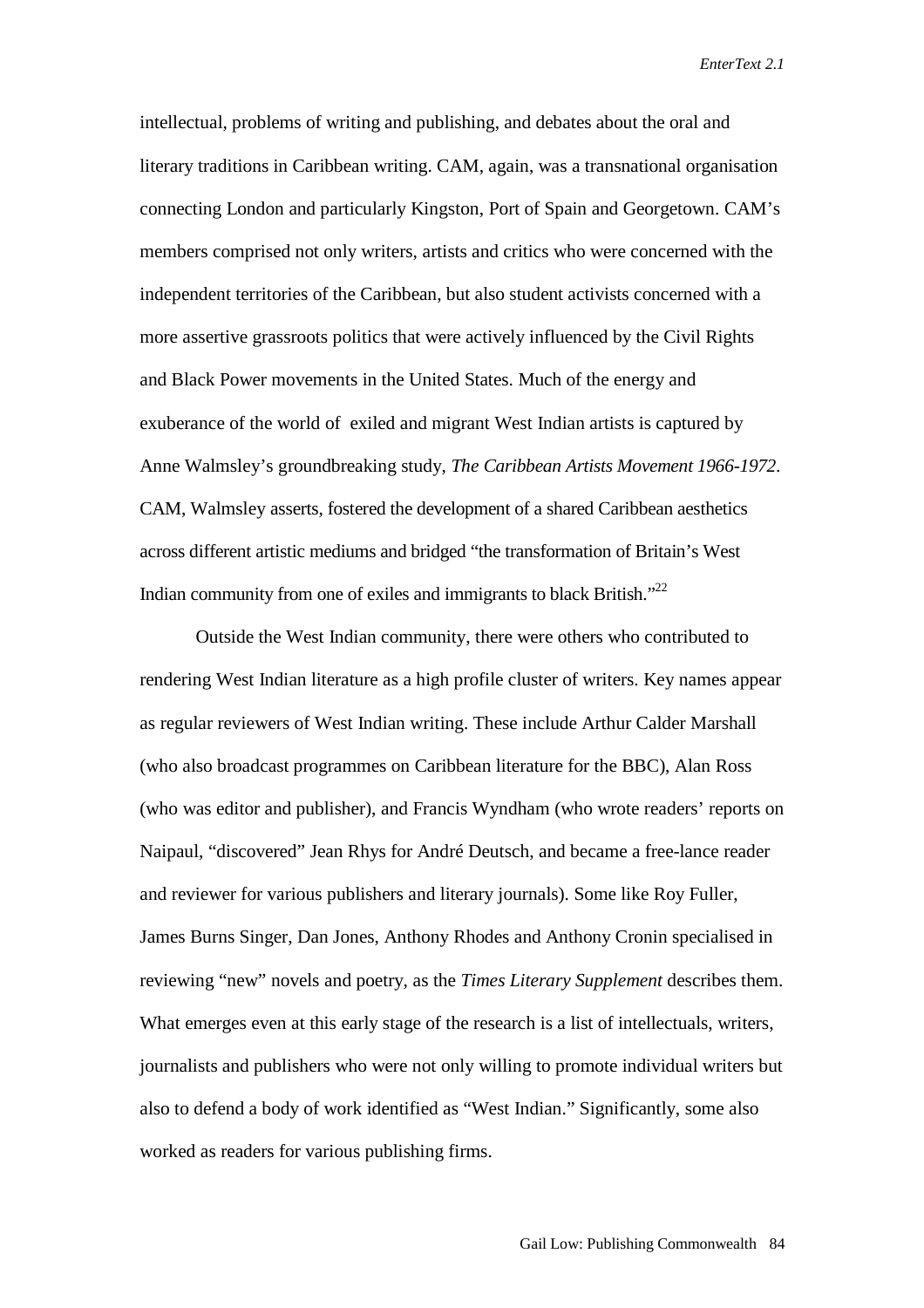The emergence of "West Indian Literature" as a body of writing was tied to independence movements and, later, the promise of federation. But what is clear from the texts' contemporary critical reception is that they were more or less treated as a distinctive cluster. This is in part to do with the number of writers who had migrated to London from various parts of the Caribbean, and the speed of their success. In my preliminary excursion into this area, I confess to being somewhat surprised at the serious attention given to a body of writers and writing identified as "West Indian." David Dabydeen has remarked that West Indian writing was "reviewed…on an immediate and regular basis" by many of the major journals of the time and that it was the "British newspaper and magazine which brought West Indian literature to the attention of the British [reading] public."<sup>23</sup> Such attention was to fade in the mid- to late-sixties, but in a slightly earlier period West Indian writing was seen to be a literary force to be reckoned with. In her article on the critical reception of post-war West Indian writing, Sarah Lawson Welsh, quoting from an earlier study, argues that while reviews were in general "benign," they were also "patronising and simplistic."<sup>24</sup> There is a substantial body of reviews that seem repetitive and stereotypical in their responses, particularly with regard to local colour, scenery and language. Yet there were also others which seem informed, and which, despite their contradictions, take to task common misconceptions about the nature of Caribbean literature, culture and politics.

In my quick survey, I was particularly keen to look for identifiable patterns in this body of writing that might be spoken of as constituting a tradition or genre: for example, a projected regional aesthetic that may have encompassed language use, topological features or local colour identified as Caribbean. What is perhaps surprising given Lawson Welsh's and Dabydeen's past comments about the typical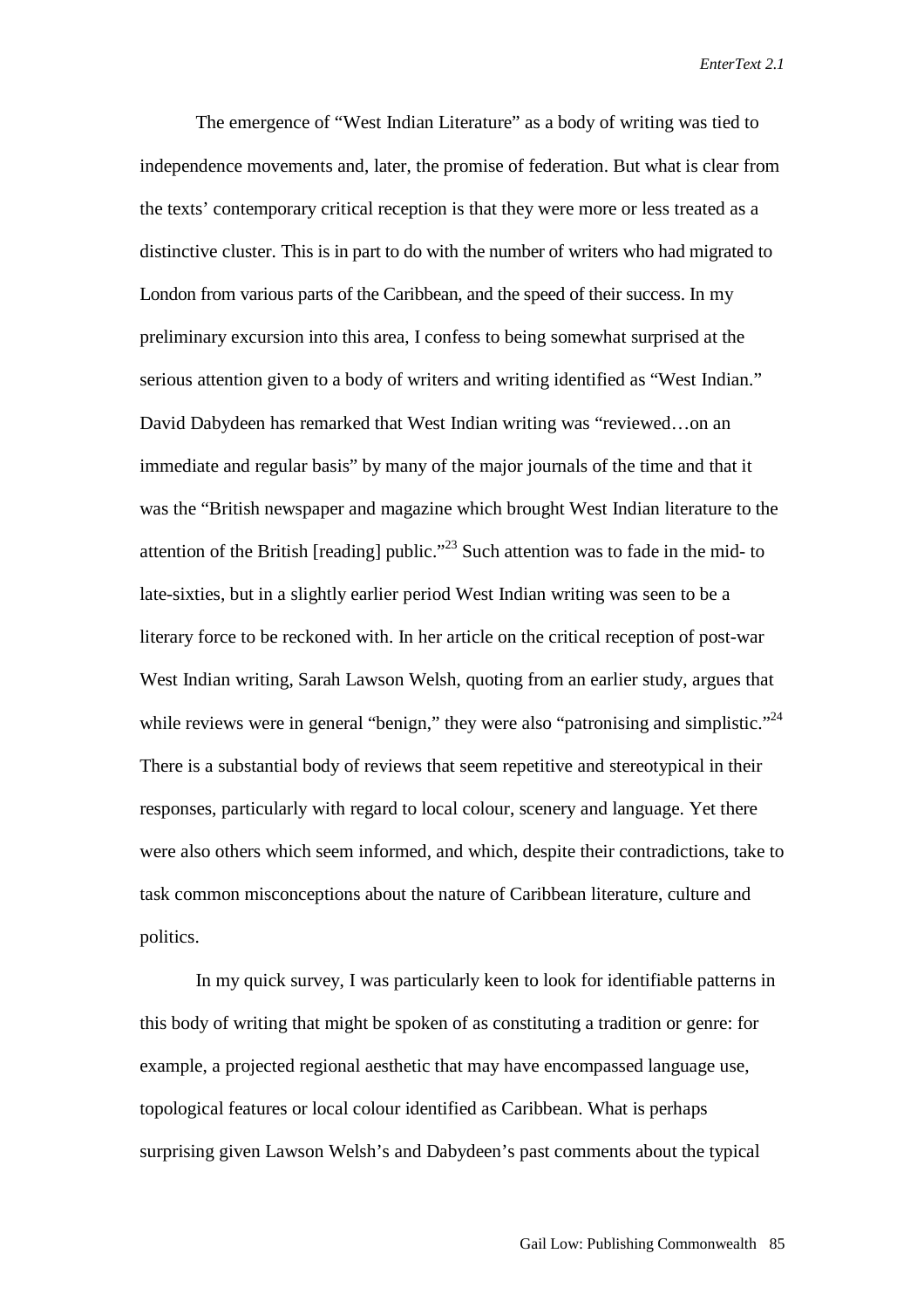responses of the period is that even the more generalised essays on West Indian writing acknowledge the range, diversity and distinctiveness of the work. For example, in an article for *The Spectator* on 2 May 1958, Kingsley Amis attacks what he sees as faddish literary posturing and linguistic experimentation in the post-war English novel. Addressing the different novels of Jan Carew, Sam Selvon, Edgar Mittelholzer, and V. S. Naipaul, Amis dismisses the singular category of Caribbean writing as "far too various for any just generalisation."<sup>25</sup> This is echoed in a later article by James Burns Singer on West Indian literature, written as part of a series of articles published in the *Times Literary Supplement* in 1962 on the use of the English language. Burns Singer is critical of what he calls the "appalling critical misconceptions about West Indian writing in this country" and his countrymen's lack of curiosity about the history and culture of the West Indies itself. He asserts that "there is an element of nonsense in talking about a West Indian school," and that each writer's search for form "will remain essentially personal and individual."<sup>26</sup>

Yet what unites these two early essays on West Indian novels is a covert debate about the authenticity and "fit" of some of the novels emerging from the Caribbean. This debate polarises modernism and experimentation in language and form against what is deemed as "folk." The latter is defended as more authentic and befitting the local colour and cultures of the West Indies. It may function as a potential straitjacket for writers seeking to get into print. Amis, after taking swipes at "oddity fanciers" and a *TLS* reviewer's "extremist and astigmatic hankering after novelty," encourages the reader to look for "the passionate realisation of a world in historical and topological as well as personal terms" in Mittelholzer's novels. Behind the "stylistic flannel with jerky thought streams and antiphonally chanted dialogue" of some of his novels, we should look for the humour and the finely realised world of the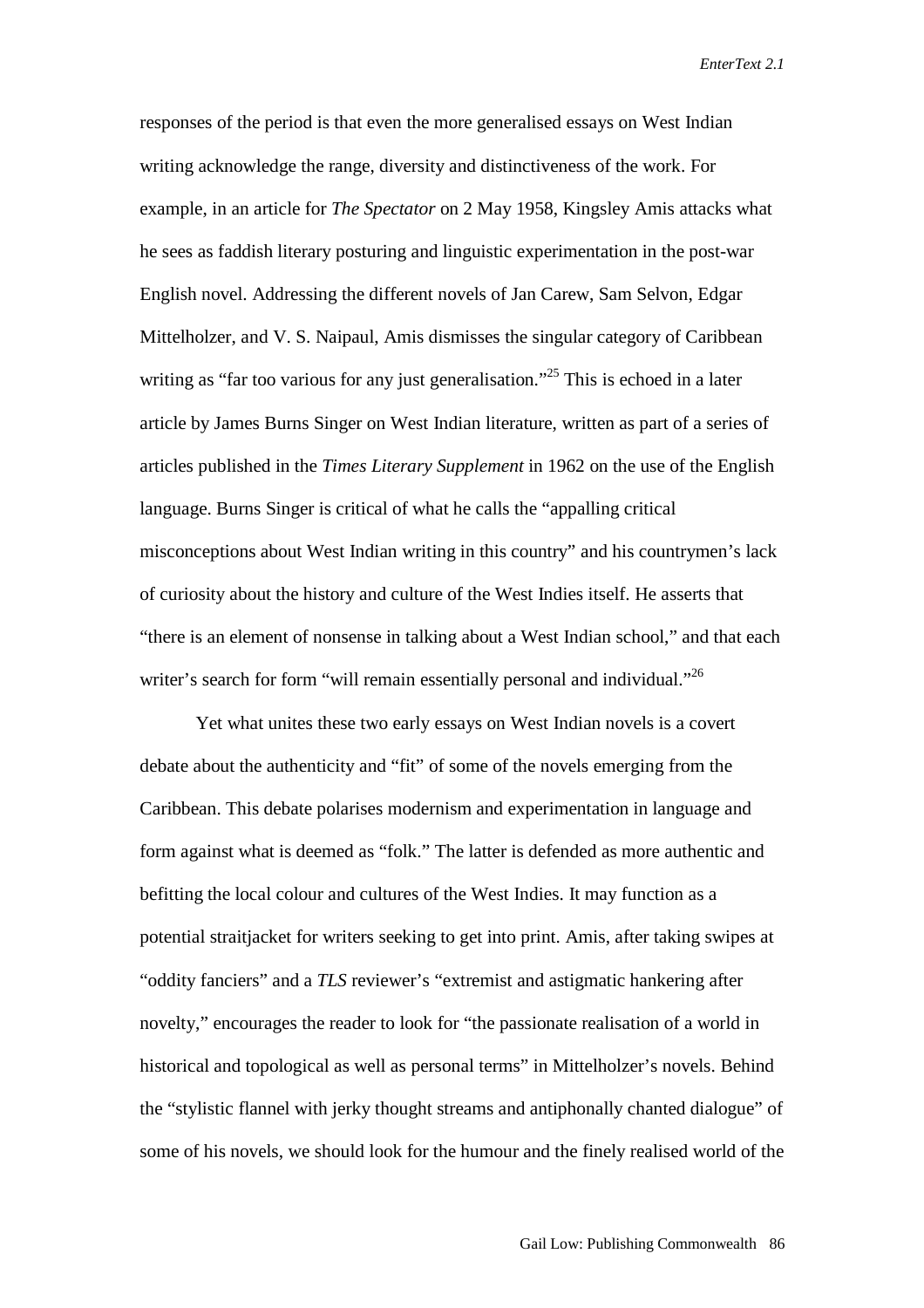West Indies, intones Amis.<sup>27</sup> Selvon is "pat[ted] on the head for not being experimental," praised for his humour, and for being a "historian" of the realities of cross-cultural encounters.28 Likewise, Burns Singer notes the break-up of the Standard English novel and locates Caribbean novels as part of a larger trend in twentiethcentury writing away from the rule-bound book. After a longer, admirable section on the complexity and range of Caribbean writing, Burns Singer ends his essay with an attack on Mittelholzer's abandonment of realism:

[He] is a long way from Joyce whose fault is that his words attempted to signify too much in the literal sense for it to be possible to disentangle all their meanings. But it is characteristic of the new found arrogance of West Indians that Mr Mittelholzer should soldier gaily on, even though his limitations as a poet keep his literally senseless words from acquiring any other sort of meaning. The whole scheme has a monumental impudence about it such that Mr Biswas would hang his head in shame at ever having thought of it.<sup>29</sup>

Lamming is also criticised for his habit of changing narrators, and his tricks with space and time are deemed "almost equally pretentious and ineffectual" as Mittelholzer's. As a result, despite his opening attack on British stereotypes of the Caribbean, Burns Singer ends his essay with some disappointing remarks that may reveal the extent of what were taken to be authentic versions of Caribbean writing:

[West Indian] writers may well turn out to be of more value than the individual achievement of any purely English modern novelist. Even if they have failed in that, they have given us insights which would otherwise have been denied us into the kinds of life that are lived in the tropics and—what has not been mentioned before because it is so obvious—many wonderful glimpses of the scenery that can be found. $30$ 

Reading such comments plunges one from the sublime to the ridiculous, for what is finally memorable about Caribbean writing is the "wonderful glimpses of scenery that can be found." Authenticity is henceforth reduced to the banality of a tourist postcard. Dabydeen has remarked that "a lament of lost primitivism" recurs in many reviews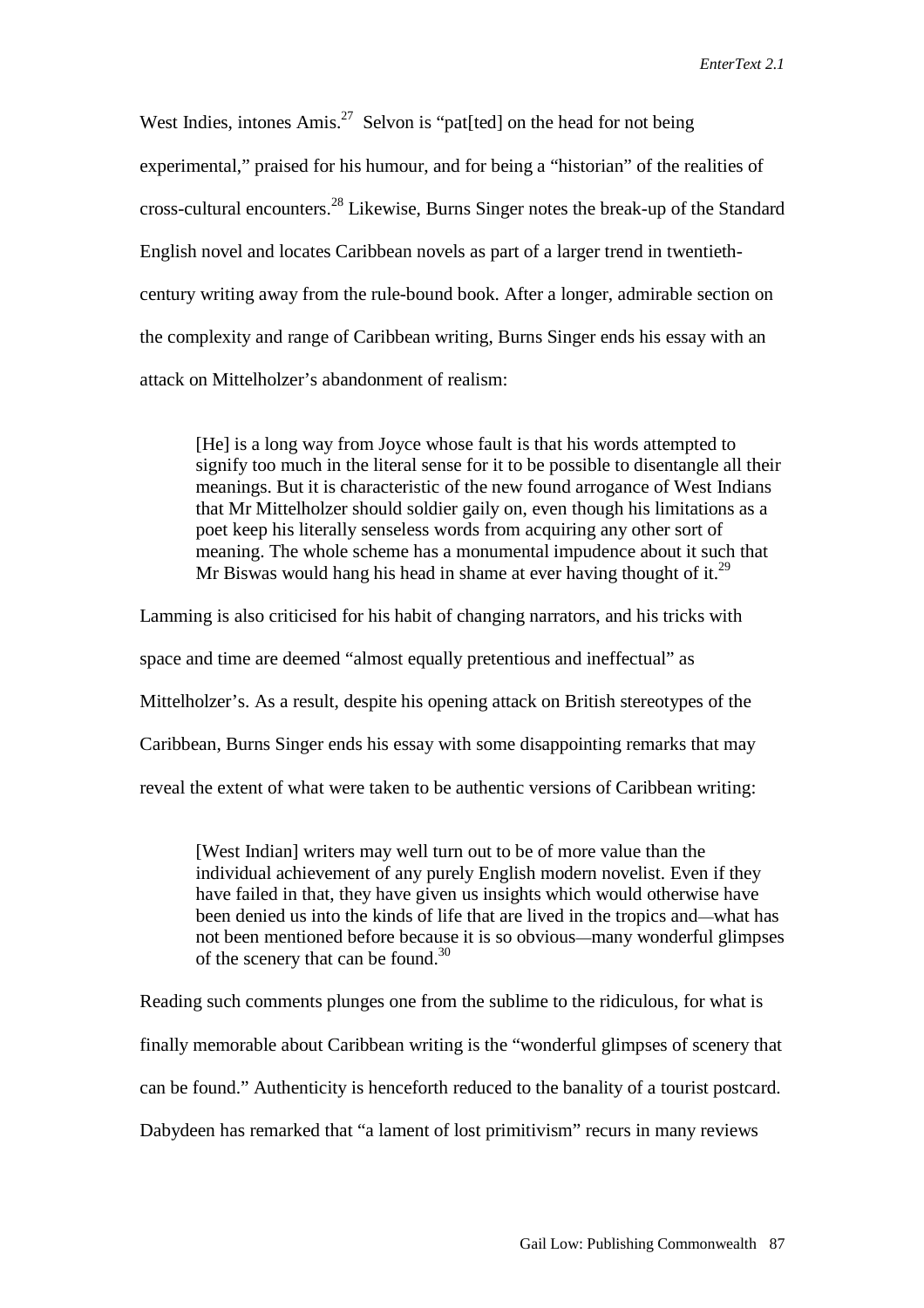that dwell on the "charm" of this new literature; reviewers loved the apparent "colour, gaiety, innocence, virility" that was felt to be missing in post-war Britain.<sup>31</sup>

 Reviews give us a general insight into the literary and cultural establishment of the time and provide an insight into how these writers and their work were discussed. Positioning a writer within a regional aesthetic or literary tradition may have a significant impact on a publisher's view of a writer's work, and the manner in which s/he is marketed. How much, then, was the exoticism and local colour of a different culture a deciding factor in getting Caribbean writers noticed by publishers thinking both about sales and advising their readers? Henry Swanzy's stated brief on BBC *Caribbean Voices* was to broadcast writing full of "local colour," although the complexity of what he meant by the term made his selection flexible and more sympathetic to the needs of a Caribbean audience.<sup>32</sup> William Plomer's sympathetic and measured report on Walcott's two early collections of poetry for Cape speaks of the appeal of his "tropical or sub-tropical or Caribbean" imagery as "not obscure and… invariably interesting, full of a pleasing sensuousness." *The Castaway*, in particular, is praised for its use of "tropical Caribbean imagery with what looks like an instinctive, traditional command of idiomatic English and literary instinct." In Plomer's report on *The Gulf*, Walcott's "Caribbean background and imagery" are said to be "freshly vivid" but also part of a sense of wider horizons.<sup>33</sup> To be sure, Caribbean writers of this period were bunched together as "West Indian," which in the shorthand of the period refers to literature that possessed the perceived virtues of regional writing, such as "exotic, unfamiliar settings and local dialects."34 Allan Wingate's advertisement for Selvon's *A Brighter Sun* proclaims the book to be a recreation of "the life, speech and atmosphere of his native island," done with "fidelity and charm." MacGibbon and Kee's promotion of *Ways of Sunlight* sells it as a book "which tells us from the inside what the West Indian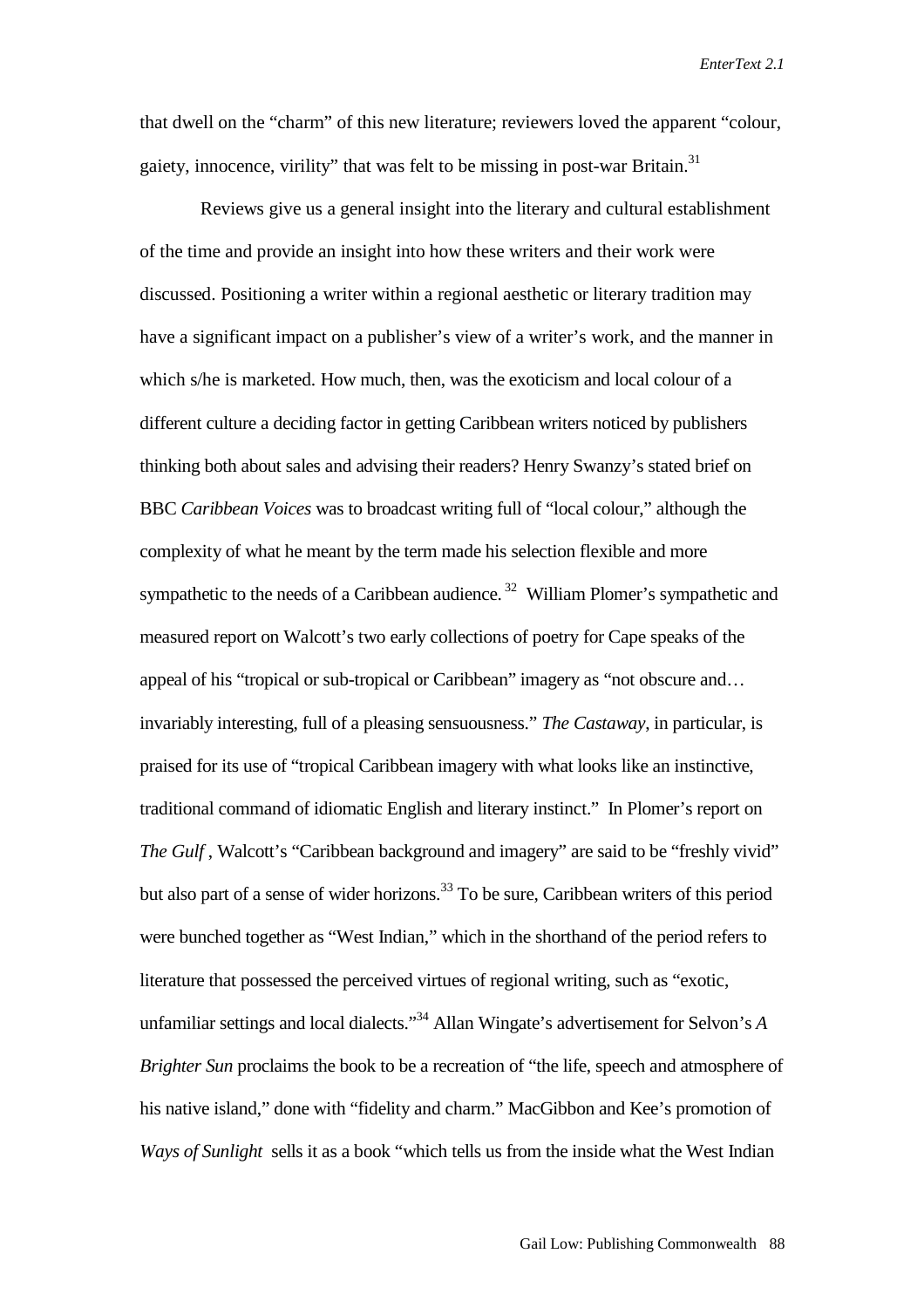is really like." It praises Sam Selvon's "lively idiom" which "captures all the spontaneity and colour of West Indian lives; the gaiety which keeps breaking out however cramping and mean their circumstances." André Deutsch's advertisement for *The Suffrage of Elvira* asks readers to "vote for Naipaul, for humour, an ironic mind and a pen dipped in rum and acid," while Jan Carew's *Black Midas* (Secker) is hyperbolically, "a story of a primitive, polyglot tropical world where life is all danger and men's minds are dominated by the lust for riches, women and rum." Anthologies of West Indian writing are often spoken of in a similar manner. The "colour and characteristic dialect" of the West Indian writers in O. R. Dathorne's *Caribbean Narrative* is authentic proof of the "absorption in the local setting, so vividly conveyed,"35 while Andrew Salkey's *West Indian Stories* have a "colourful inarticulacy" that belies "how talented these visitors from the warm islands are."36 In a much less sympathetic and more strident objection to the ubiquity of Caribbean authors and themes, Ronald Bryden was to pronounce, "Isn't it time we killed off V Selvon Mittelholzer [sic]? West Indian novels have been appearing for over 10 years now. Yet you could never tell from their reviews that they aren't all the work of a composite Caribbean author writing sunnily of quaint brown lives in sugarfields, with occasional passionate excursions into the jungle."37 Both Allis and Lawson-Welsh report that such descriptive allusions to local geography, to cultural and linguistic differences, work to emphasise the "otherness" of the writers. They perpetuate the myth of the happy-go-lucky native and occlude the real economic problems and hardships of island life.

Yet how much were these descriptions of local colour instrumental in publishers' actual decisions to issue specific books in print? Here, I think it is even more difficult to pronounce with any accuracy without having access to individual readers' reports and company files. It may also be worth stating the obvious—that writers were treated as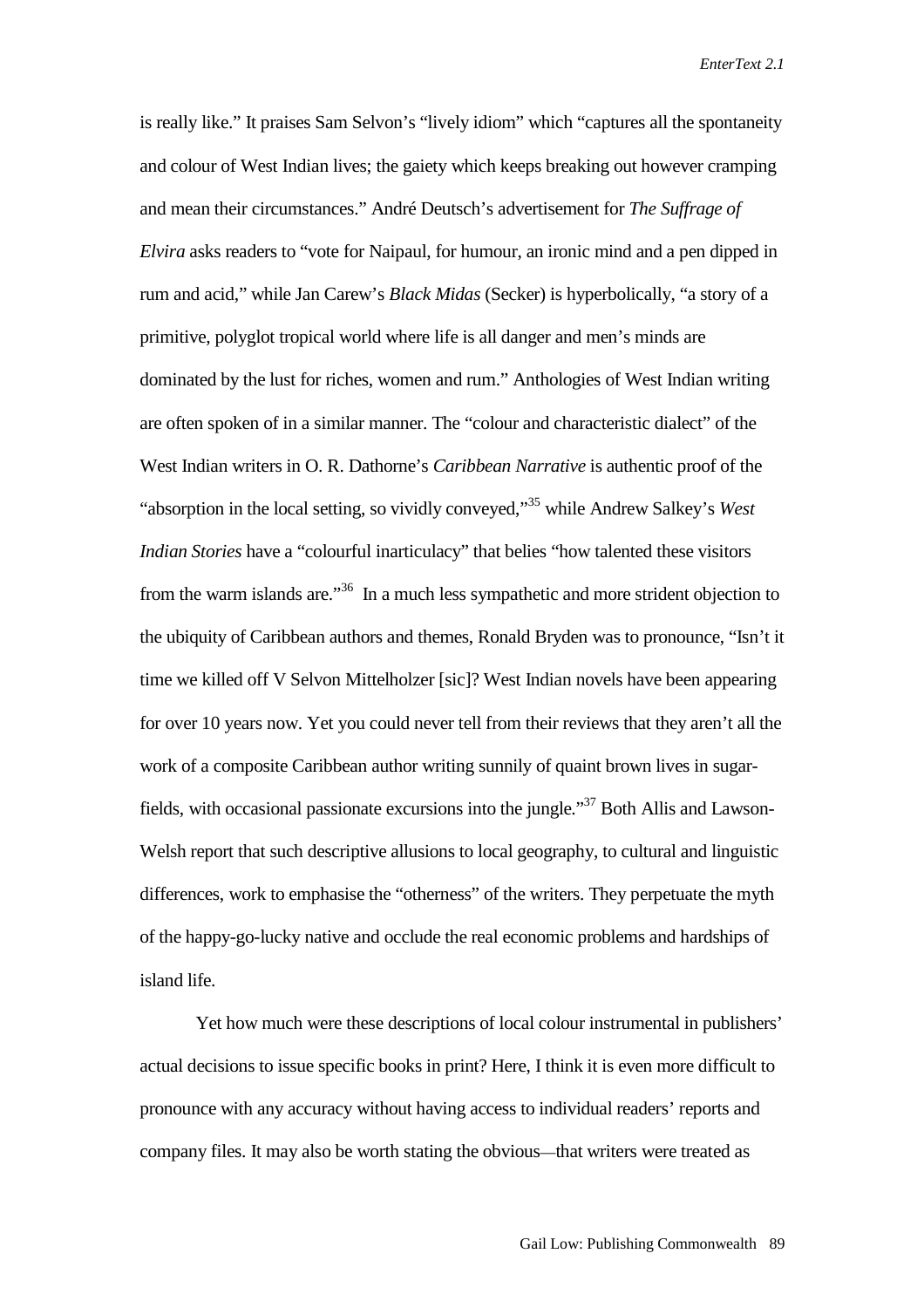individuals. When I asked Athill about individual writers like Naipaul and Michael Anthony, her replies invariably related to the quality of their work. The same is true of interviews with Rosemary Goad and Frank Pike about Faber. Literary excellence is almost always given as the primary rationale for choosing a piece of writing. Indeed, Athill's written response to Brathwaite's query on behalf of CAM was to emphasise this: "I'm even against bringing West Indian-ness into consideration. It's how well the man writes that I care about: how vivid and honest his writing, how effective his construction, how moving or amusing (as the case may be) he is…. Our first aim is publishing books which we think good."<sup>38</sup> Yet Athill does concede in a retrospective aside that difference and exoticism were factors that *recommended* rather than hindered their work. In the contemporary reception of the time, especially as they relate to more "folk" and idiomatic writers like Selvon, the exoticism and difference of local colour certainly made these writers fascinating. But here the issue is not cut and dried, for Selvon was advised in a MacGibbon and Kee reader's report to tone down his long descriptive passages on Trinidad life that might be accused of being local colour.<sup>39</sup> Selvon was also advised by his, albeit American, agent, to leave out as much as possible his experimentation with dialect as these stories were much harder to sell to publishers and journals.<sup>40</sup> Plomer, while appreciative of Walcott's regionalism, also speaks of the universality of his verse. Athill's letter to Colin MacInnes of 4 July 1961 attests both to the success of Caribbean writing in the literary world (authors were known and getting reviewed) and to a growing cynicism and easy dismissal of their appeal as exotica. Deutsch's marketing of a writer like Naipaul tries hard to tread a fine line between West Indian writing and the English novel:

You put your finger exactly on my problem when you say that the book soars above "West Indian writing" in a merely regional sense, onto a splendid universal level. It is so hard to convince people of this when any description of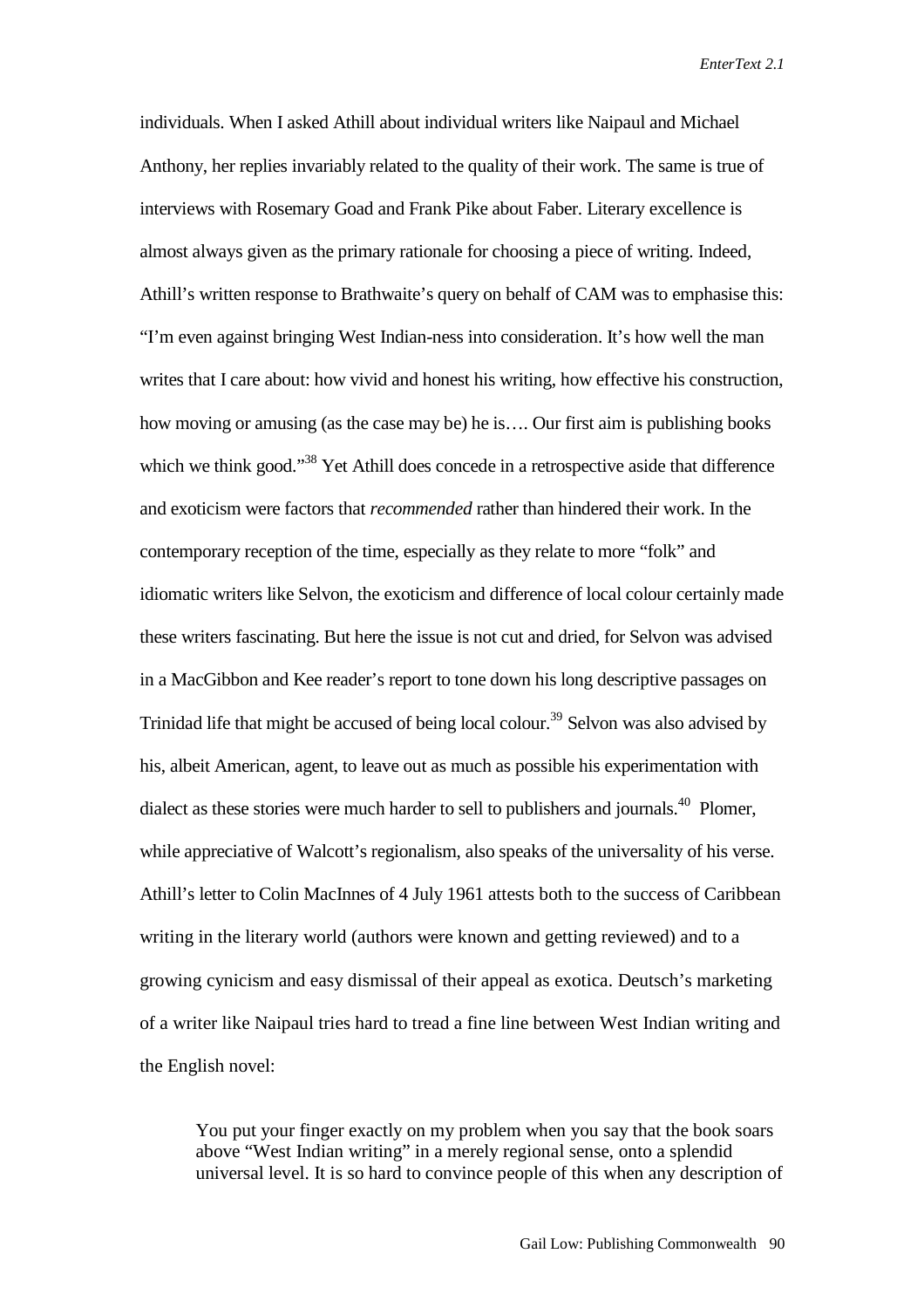it has to say that it is about a man's life in Trinidad. The bare facts sound regional—and comment tends to evaporate in a haze of blurb-writers adjectives. But luckily enthusiasm can be infectious, so I hope you will be able to get our pride in this book across in spite of the problems.<sup>41</sup>

One of the trade advertisements for *A House for Mr Biswas* proclaims Naipaul as "no longer one of the best writers from the West Indies" but one of the best writers anywhere. Swanzy's exception to his general rule about the necessity of Caribbean writing being identifiably regional was of course work penned by a writer so good that s/he became universal. Such comments, of course, still beg the question of "universal for whom?" in a global situation in which metropolitan publishing dominates.

What is evident in this preliminary inquiry is that a number of contradictory forces made it particularly conducive for writers from the Caribbean to emerge in print in Britain in a way that is not unreflective of the progressive attention paid to writers from the new Commonwealth. The literary history of the fifties and sixties is a history of transnational connections in a way that reminds us that our current generation's claims to cultural cosmopolitanism are not originary. The presence on British soil—literal or otherwise—was fuelled by the break-up of empire and the promise of independence. There was certainly excitement about the new kinds of writing that were emerging, curiosity about other cultures. Political and cultural groupings, and crucially, local institutions contributed much to drawing attention to the creative forces at work in new literatures, as is clearly shown in the case of Caribbean writing in London. The same can be said of the contributions of intellectuals, literary agents, reviewers and readers; tracking this network of less formalised connections is vital to see how the ripples at the local level made such a significant impact on a global literary stage. There is much to be done by way of research into this archive of Commonwealth literature—and any attempts to write this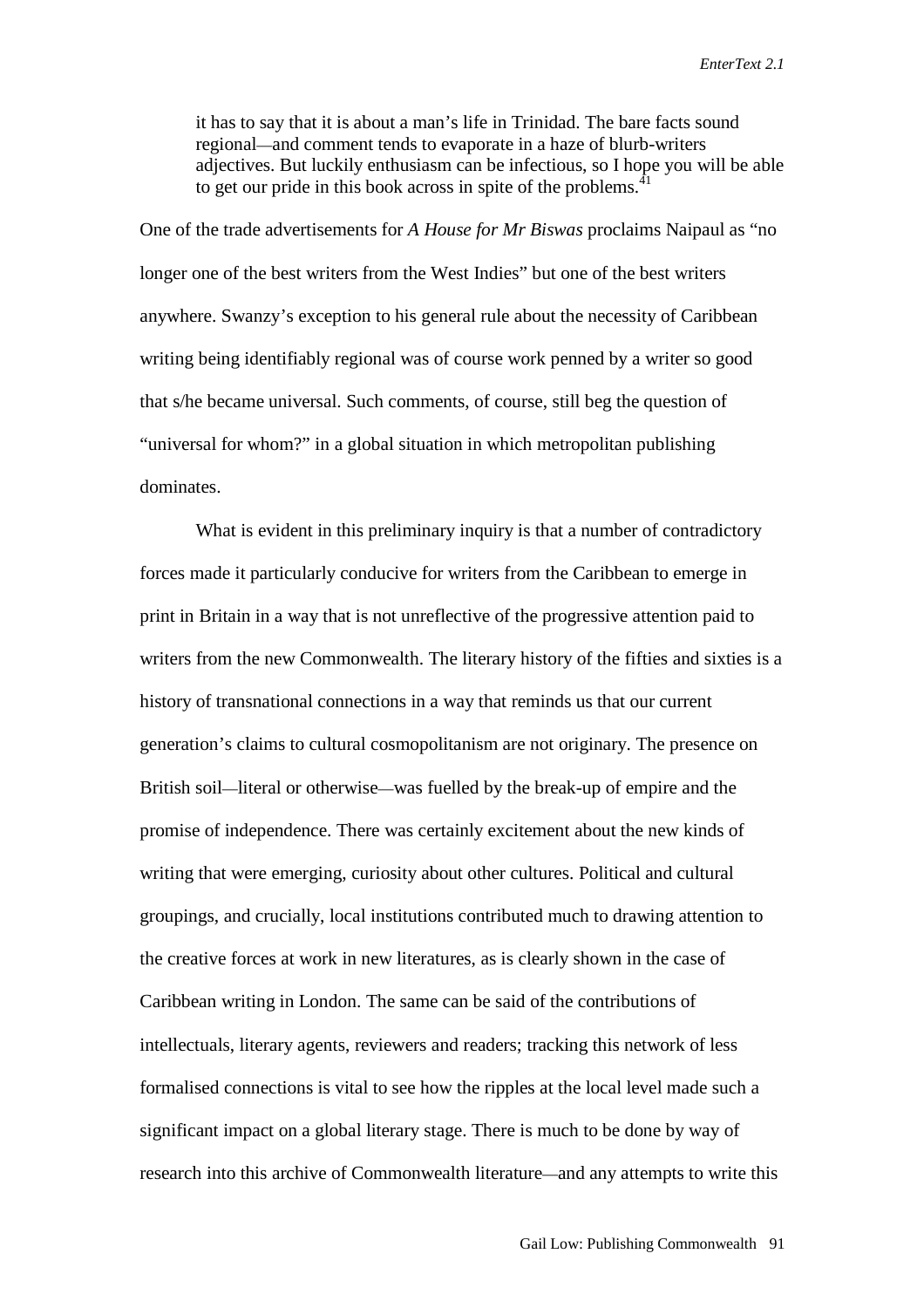history must not be restricted to a simple consideration of texts but must also be linked with a materialist cultural history of institutions and individuals. Without further archival access, and more extensive research, we will have very little understanding of the real historical changes that led to our very different conception of culture, literature and writing.

<sup>&</sup>lt;sup>1</sup> The research for this paper was undertaken with the help of a grant from the British Academy and from the Leverhulme Foundation. Thanks also to the library staff of the archives in the UK and the US, especially Tara Wenger of the Harry Ransom Humanities Research Centre; Loris Curtis of the McFarlin Library, University of Tulsa Special Collections; Chris Penney of the University of Birmingham Special Collections; Michael Bott of the University of Reading Publishing Archives; and Jean Rose of the Random House Group Archive and Library for their invaluable help in locating materials. I am grateful to Diana Athill for permission to quote from her letters, and to Jonathan Cape for letting me cite passages from William Plomer's report on Derek Walcott. I would also like to thank Diana Athill, Anne Walmsley, Rosemary Goad and Frank Pike for agreeing to be interviewed.

<sup>2</sup> Francis Wyndham, "The New West Indian Writers," *Harper's Bazaar,* May 1958, 63.

<sup>&</sup>lt;sup>3</sup> Kenneth Ramchand, *The West Indian Novel and its Background* (London: Faber, 1970), 63.<br><sup>4</sup> Graham Huggan, *The Post colonial Exotic* (London: Poutladge, 2001).

<sup>&</sup>lt;sup>4</sup> Graham Huggan, *The Post-colonial Exotic* (London: Routledge, 2001).

<sup>&</sup>lt;sup>5</sup> Steven Connor, *The English Novel in History 1950-1995* (London and New York: Routledge, 1996); Alan Sinfield, *Literature Politics and Culture in Postwar Britain* (London and Atlantic Highlands, New Jersey: The Athlone Press, 1997); Patricia Waugh, *Harvest of the Sixties* (Oxford: Oxford University Press, 1995). <sup>6</sup>

<sup>&</sup>lt;sup>6</sup> John Sutherland, *Fiction and the Fiction Industry* (London: University of London and The Athlone Press, 1978), xv.<br><sup>7</sup> The Bookseller, 1950-65, National Library of Scotland.

<sup>&</sup>lt;sup>8</sup> This is a scheme wherein textbooks and educational material were sold in developing nations for a fraction of their selling price at home.

<sup>&</sup>lt;sup>9</sup> Michael Dempsey, "The New Author" in Raymond Astbury, ed., *The Writer in the Market Place* (London: Clive Bingley, 1969), 59.<br><sup>10</sup> Letter from Diana Athill to Gail Low, 6 October 2000.

<sup>&</sup>lt;sup>11</sup> Diana Athill, *stet. a memoir* (London: Granta Books, 2000), 103.<br><sup>12</sup> Alan Pryce-Jones, "A Generation in Search of Itself", *Times Literary Supplement*, 29 August 1952, ii.

<sup>&</sup>lt;sup>13</sup> Francis Wyndham, "Ways of Sunlight," *The Spectator*, 28 February 1958, 273.<br><sup>14</sup> Arthur Calder Marshall, "West Indian Writers," *Times Literary Supplement*, 23 May 1952, 348.<br><sup>15</sup> Anon, "Books for a Commonwealth: Pub

*Supplement*, 10 August 1962, 596-7.<br><sup>16</sup> The appellations "West Indian" and "Caribbean" were sometimes used interchangeably in the period

but the former was more commonly employed to indicate a "cultural entity over and above its political or economic ties" and used to refer, particularly in Britain, to the anglophone Caribbean (see Wendy Griswold, "The Fabrication of Meaning: Literary Interpretation in the United States, Great Britain, and the West Indies," *American Journal of Sociology* 92.5, 1987, 1078).<br><sup>17</sup> Any holistic account of publishing history should not be limited to what emanated from London. There

was, of course, an active, albeit limited, literary publishing scene in the pre-war Caribbean with magazines like *Trinidad, The Beacon* and *The Quarterly Magazine,* and important journals like *Bim, The Trinidad Guardian, Kyk-Over-Al*, *Focus, Forum* and *Caribbean Quarterly* in the post-war period. For a brief